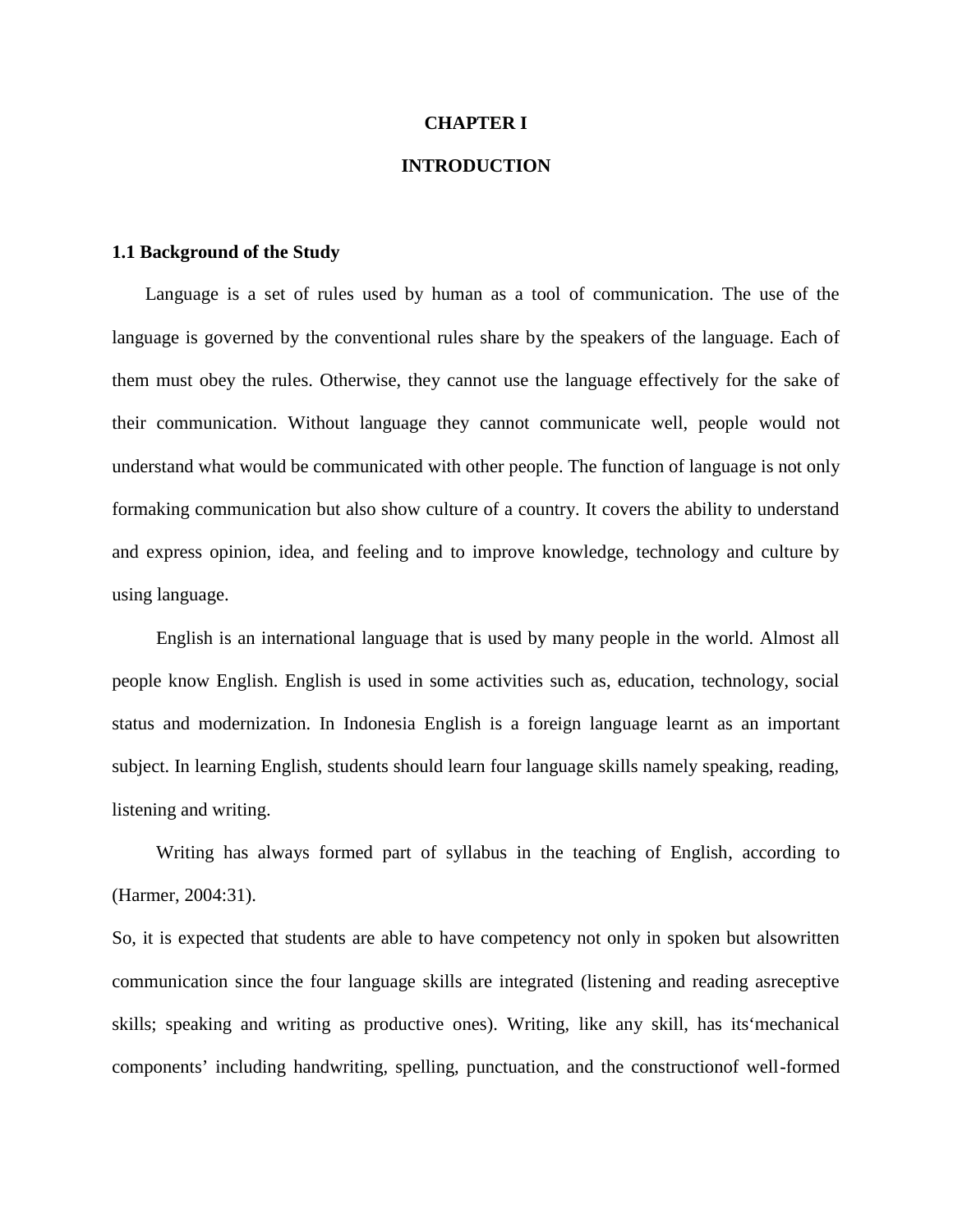sentences, paragraphs, and texts, according to (Harmer, 2004:44). And these kinds ofcomponents that students have to pay attention to sometimes make them find that writing isdifficult.

Writing encourages and emphasizes the abilities of students using language skills based on the context or situation with their environment. In writing, students also have to understand some types of genre with various purposes of communication and should be matched with students' level of education.

There are many genres found in writing. They are descriptive, narrative, recount, procedure, report, explanation, spoof, hortatory, analytical exposition, anecdote, discussion, news item, functional text, and information text. Each genre has its own social function, generic structure, and lexical grammar features. But in this, the writer would focus on narrative paragraph.

Narrative paragraph is any written text in which the writer wants to amuse, entertain people and to deal with actual or vicarious experience in different ways. Narrative text tells the story about fictional or real events, which follows as basic standard format. Narrative includes a plot, setting, characters, structure (orientation, evaluation, complication, resolution, and re orientation), and theme. The definition of narrative text: according to Rebecca (2003) defined a narrative text is a text which relates a series of logically, and chronologically related events that are caused or experienced by factors. It is a kind of text to amuse, entertain, and to deal the readers withactual or vicarious experience in different ways.

The writer also experienced the same problem while she did her Field Practice Experience (PPL) in grade Ten students of Senior High School in Medan. The writer found that students have problem in writing narrative text. It happened because of some factors, such as minimum completeness criteria is 75, it was very difficult to student's, and then lacking of vocabulary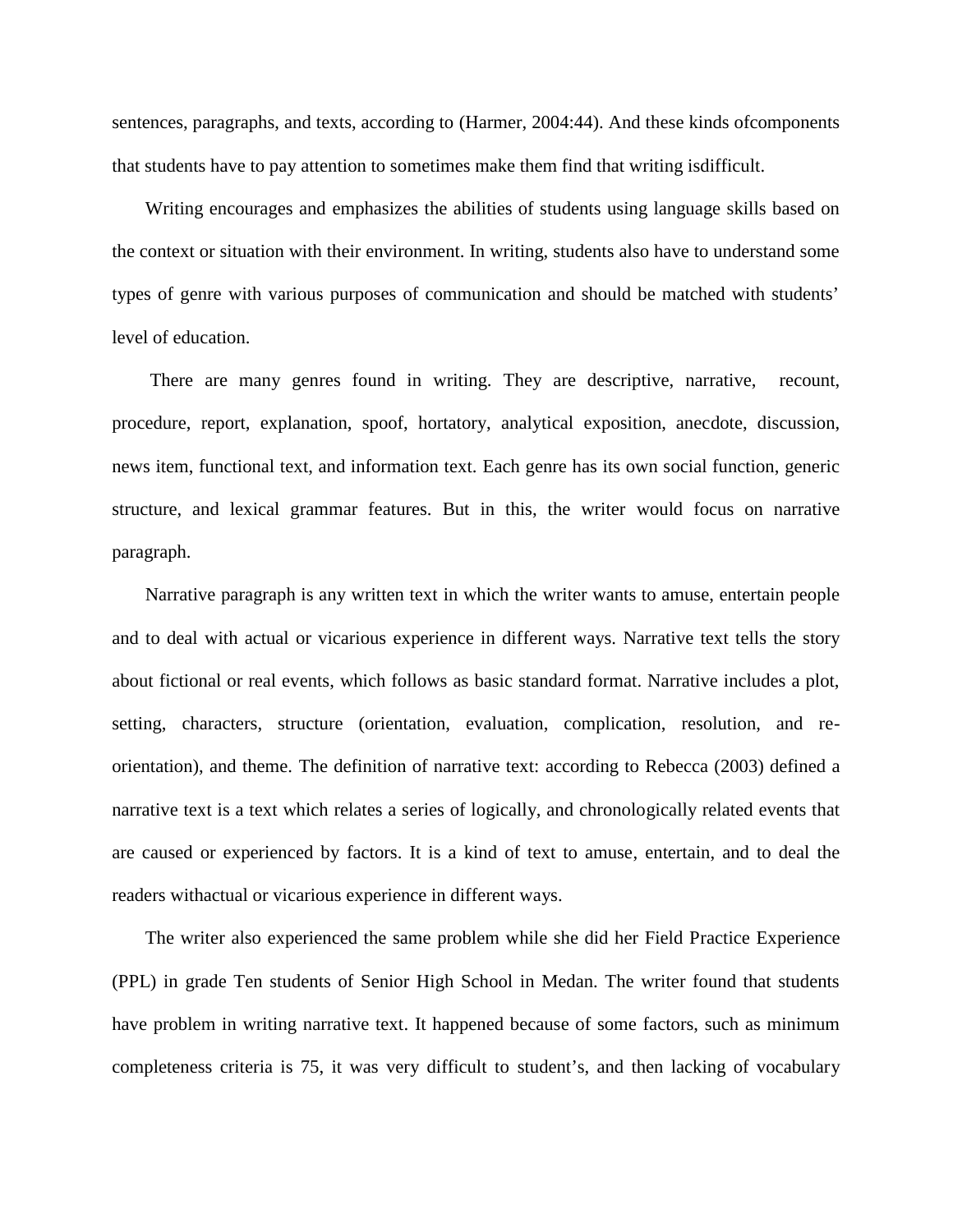structure and unfamiliar with the topic, etc. Those factors affected students'. Based on the writer's observation at that school, it is found that learning writing was still in problem.

The technique that can share the above explanation is that It is a technique that is applied to improve students' ability in writing narrative text.By using The clustering technique is one of those concepts we intuitively use and know.

One of its common interpretations is that of mirroring,Clustering is a kind of technique which can be used in pre-writing stage. It is introduced by Gabriele Lusser Rico, a professor of English and Creativity at San Jose State University, California in 1980s. It is a technique which provides an alternative way for writers to do the brainstorming before starting to write.It would give stimulation for the students to generate ideas and develop their ideas in the directed way. So it would easier and enjoyable for the students to write a paragraph.

| No.          | <b>Students' Name</b> | <b>Total</b><br><b>Score</b> |
|--------------|-----------------------|------------------------------|
| $\mathbf{1}$ | AH                    | 20                           |
| 2            | AAM                   | 45                           |
| 3            | AG                    | 40                           |
| 4            | AAP                   | 50                           |
| 5            | ARH                   | 40                           |
| 6            | CAGT                  | 45                           |
| 7            | DP                    | 50                           |
| 8            | GAAT                  | 30                           |
| 9            | <b>DSA</b>            | 60                           |
| 10           | <b>DAN</b>            | 40                           |
| 11           | <b>DKSS</b>           | 20                           |
| 12           | <b>ERS</b>            | 40                           |
| 13           | EF                    | 50                           |
| 14           | <b>ERDP</b>           | 55                           |
| 15           | FA                    | 50                           |
| 16           | <b>GSS</b>            | 30                           |
| 17           | GO                    | 65                           |
| 18           | <b>HAN</b>            | 60                           |
| 19           | <b>MNS</b>            | 30                           |
| 20           | <b>MPS</b>            | 60                           |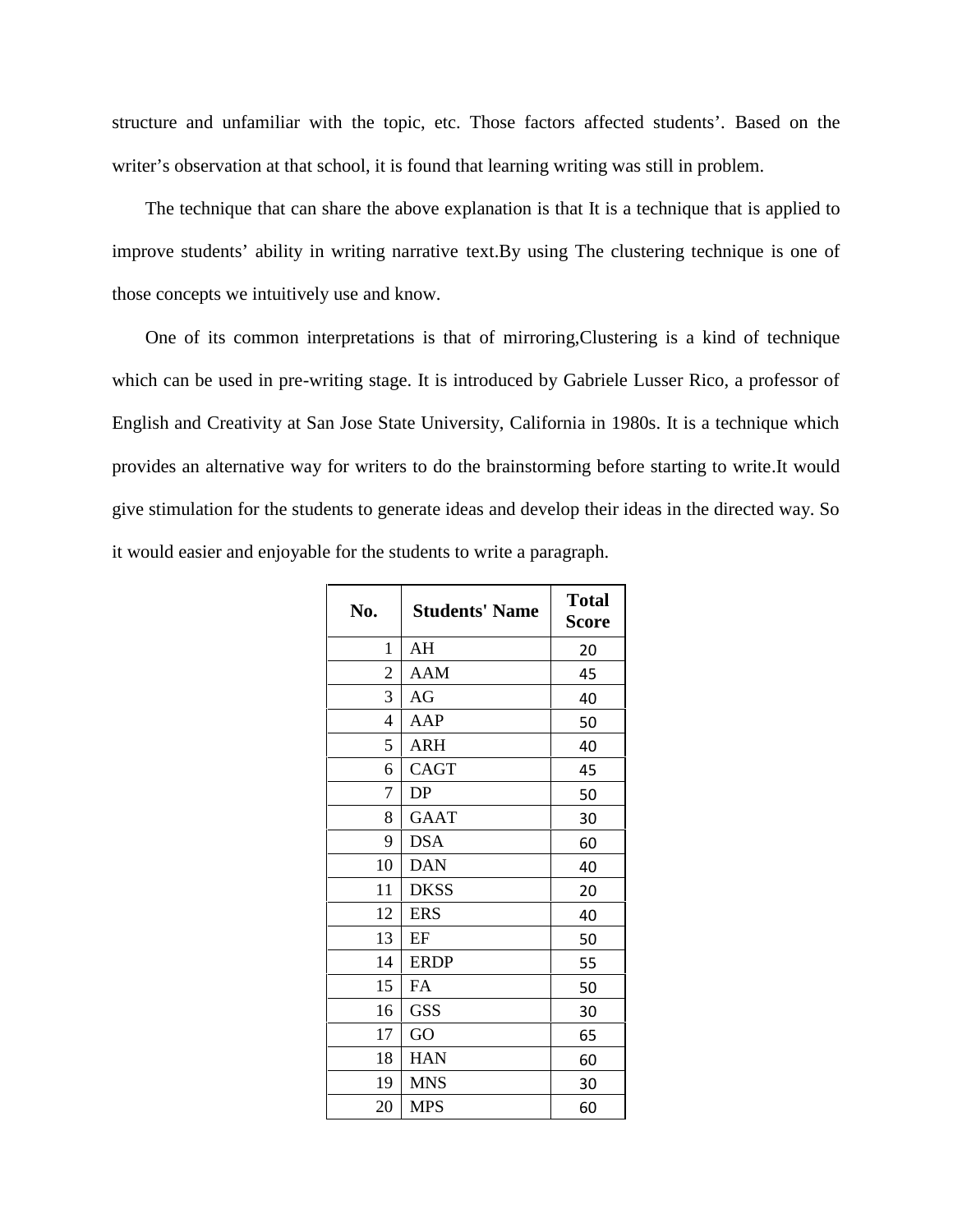| 21 | <b>MAR</b>   | 40   |  |
|----|--------------|------|--|
| 22 | NO           | 50   |  |
| 23 | <b>RGA</b>   | 45   |  |
| 24 | <b>RHS</b>   | 50   |  |
| 25 | RA           | 45   |  |
|    | <b>Total</b> | 1110 |  |
|    | <b>Mean</b>  | 44,4 |  |

#### **1.2 The Problem of the Study**

Based on the background of the study, the problem of this study can be formulated as the following: "Does clustering technique affect the student in writing narrative text.

#### **1.3 The Objective of the Study**

In relation to the problem, the objective of the study is to discover the effect of applying clustering technique in students' in writing a narrative text.

#### **1.4 The Scope of the Study**

Based on the background above, the writer limited the research just focus on the effect of applying clustering technique in students' in writing a narrative text at the tenth grade students of SMA HKBP Sidorame Medan. As one of the four language skills, writing is considered as a difficult subject. Many of students fail and give up when they get stuck on what else to write, because there are so many things to be well thought of in writing. The fact is a good writing requires creative ideas, good organization, vocabulary mastery, grammatical mastery, and also mechanical mastery. So, to assist students to improve their ability in writing, particularly in writing narrative text, there are some strategy that can be applied. But in this study the writer intends to apply clustering technique which has imagination in the class room, The ability to form images and ideas in the mind, especially of things never seen or never experienced directly, the part of the mind where ideas ,thoughts, and images are formed, the ability to think of ways of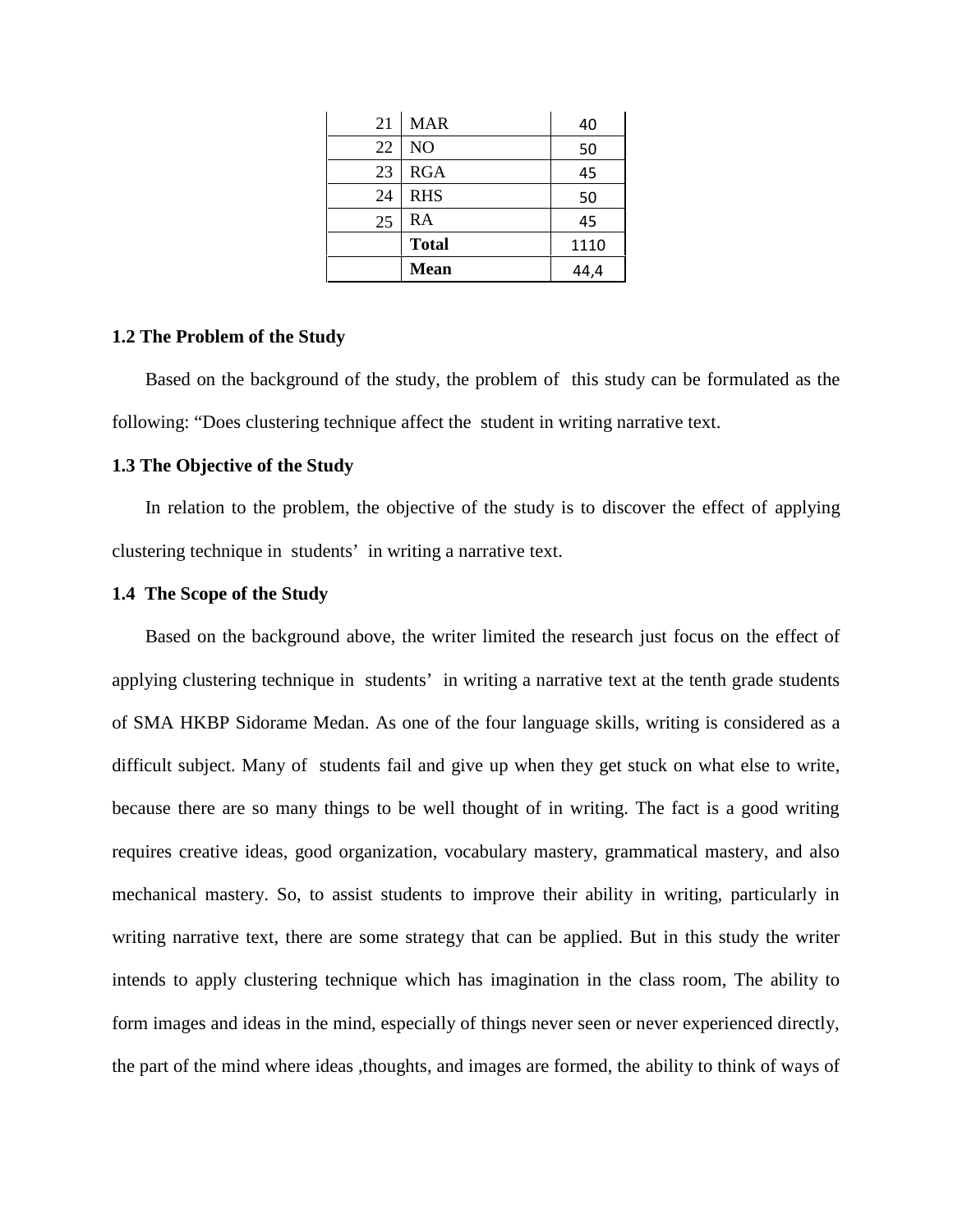dealing with difficulties or problem, an act of creating a semblance of reality, especially in literature ( taken from the Encarta world English dictionary, 1999).

The writer is focused on the clustering technique to affect students' in Writing Narrative. ". The researcher focus on generic structures and the components of generic structures are orientation, evaluation, complication, resolution, and re-orientation.

#### **1.5 Significances of the Study**

This Research is expected to be useful in theoretically and practically as follows:

#### **1. Theoretically**

The result of the study is expected to be useful for

1. Other researchers, the result of this study is expected to be useful for those are interested in conducting in depth research to this study.

#### **2. Pratically**

For teachers especially English teachers as a contribution for them in improving and enriching their teaching strategies, and as a means of improving the students' writing ability.

- 1. For the students, they would get experience of applying clustering technique and help them to improve their ability in writing narrative paragraph .
- 2. For the others to give further information to those who are interested inconducting study in writing Narrative paragraph through clustering technique.
- 3. For school principal as an input to improving of school related to the teaching learning language.

#### **1.6 Hypothesis of the Study**

The hypothesis of this thesis is formulated as follows: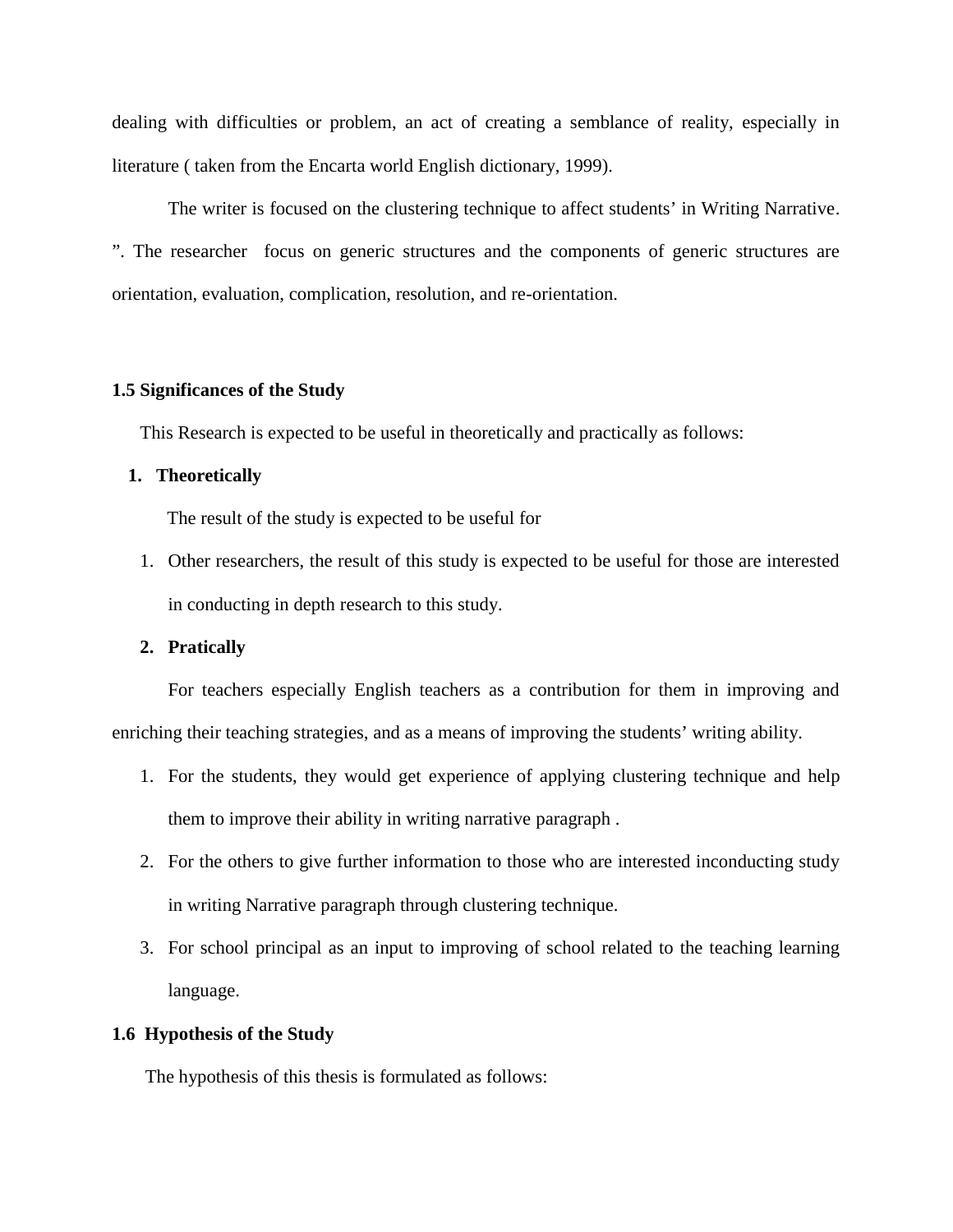- Ha: "There is a significant effect of using clustering technique on students' ability in writing narrative paragraph.".
- Ho: "There is no significant effect of using clustering technique on students' ability in writing narrative paragraph.".

## **CHAPTER II**

# **REVIEW OF LITERATURE**

**2.1 Theoretical Framework**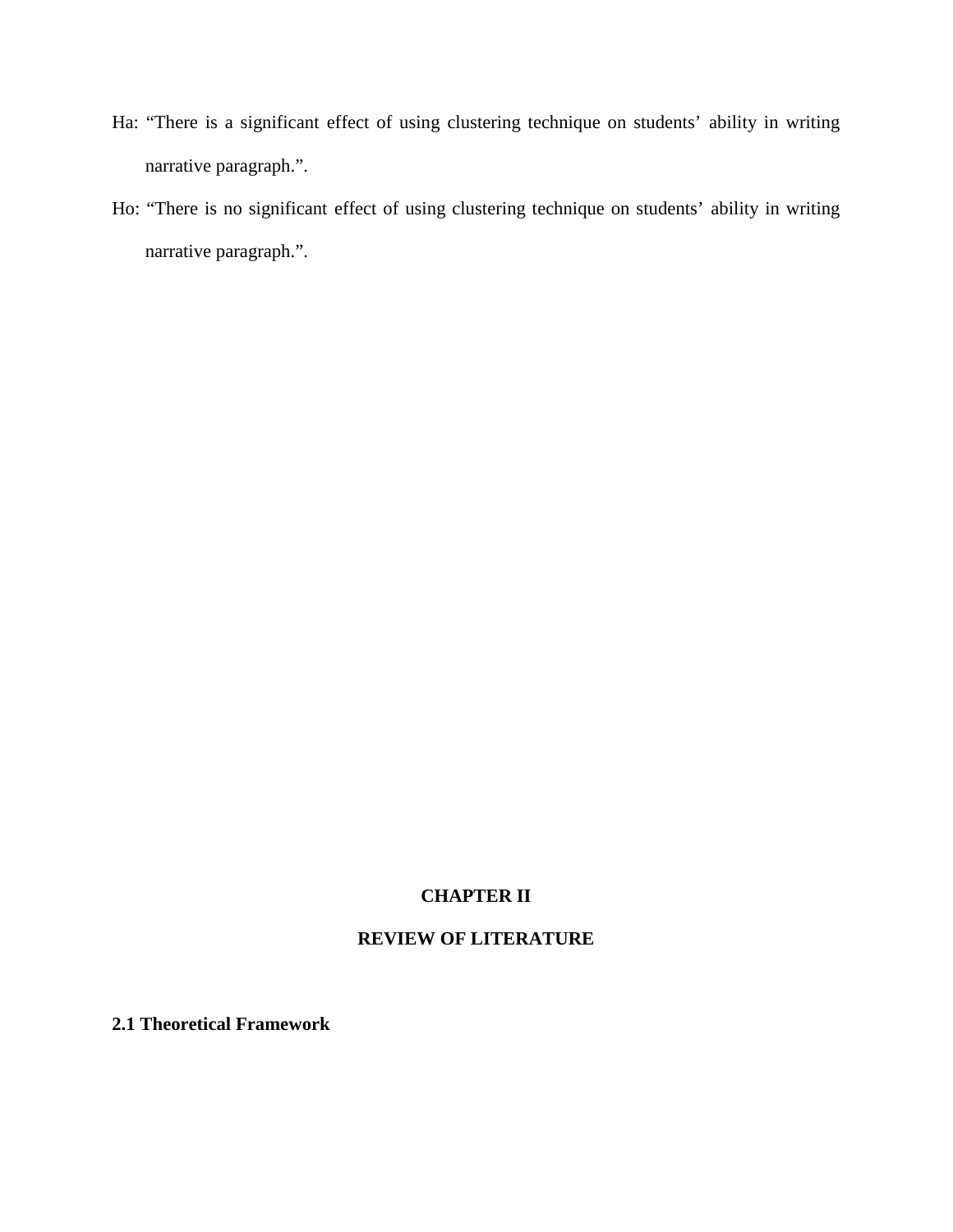In theoretical framework, it is needed to explain some context or need to be theoretically explained. The concept will prevent possible misunderstanding between the writer and the reader. In other word, it is important to discuss for clarifying the concept, so that the readers will get the point clearly.

#### **2.2.Clustering**

Clustering is a kind of technique which can be used in pre-writing stage. It is introduced by Gabriele Lusser Rico 1980s, a professor of English and Creativity at San Jose State University, California. It is a technique which provides an alternative way for writers to do the brainstorming before starting to write.Rico also claims that clustering is a kind of technique in brainstorming which benefits greatly from the right brain (which she called , Design mind"), the part of the brain in which non-linear pattern and images production occur (Folit, 2009).

#### **2.2.1Clustering Technique**

Clustering is a typical unsupervised learning technique for grouping similar data points. A clustering algorithm assigns a large number of datapoints to a smaller number of groups such that data points in the same group share the same proper

ties while, in different groups, they are dissimilar. (Dr. SankarRajagopalEnterprise DW/BI Consultant Tata Consultancy Services, Newark, DE, USA )

Finally, writers may stop after the given time has passed, then they can examine the cluster to pick the subtopics that interest them most or are considered to be covered by their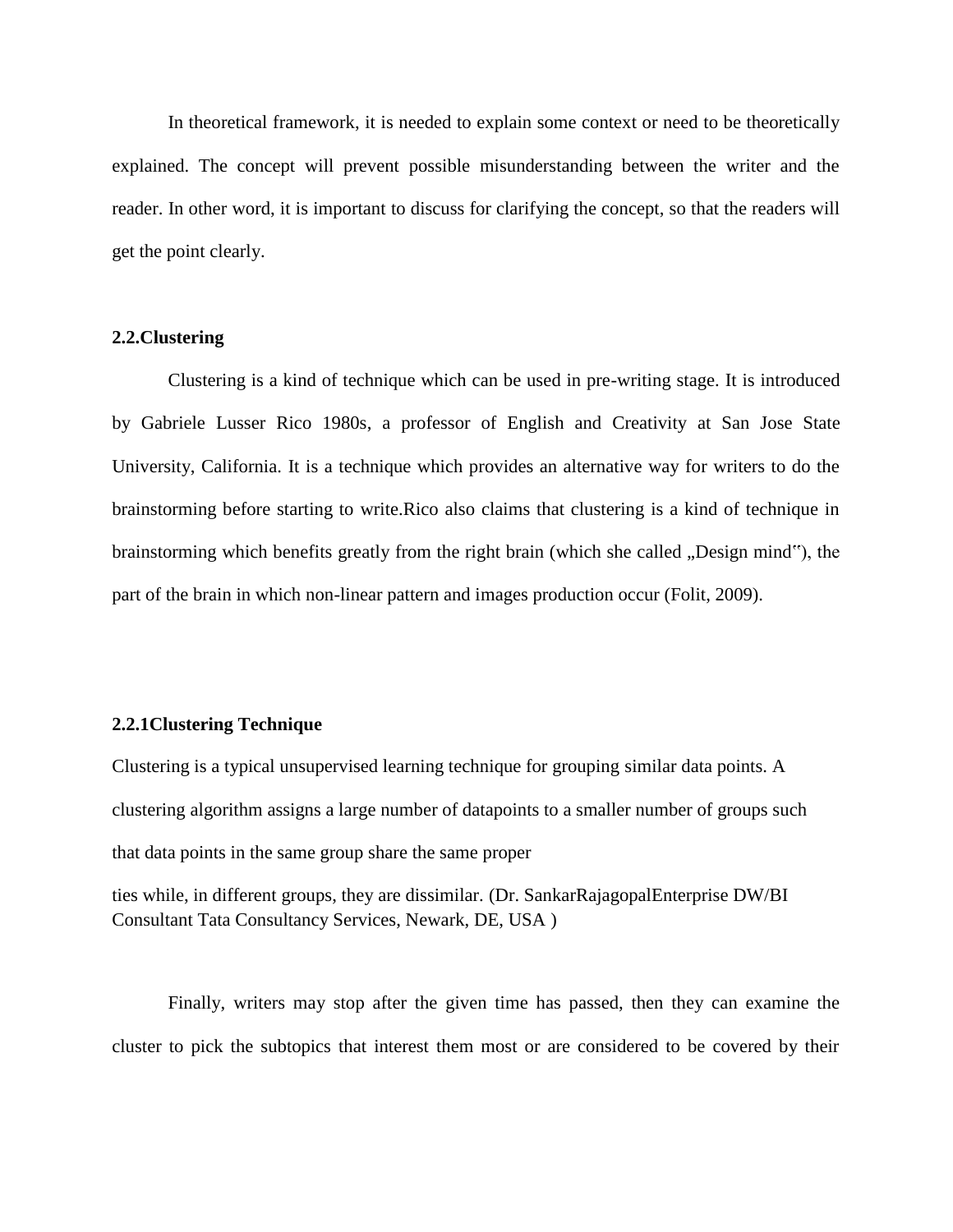competence.Overall, the words or phrases in the cluster provide a starting point for writers to see and understand their world from a new perspective (Folit, 2009).

#### **2.3 Technique**

The technique we are about to propose is an extension of the third technique proposed by Barksdale (1971), which is as follows. The two statements concerning the two sensitive attributes are phrased so that a "Yes" response to one of the two statements would be nonstigmatizing (e.g., the two statements might be "I have never smoked marijuana" and "I am an alcoholic"). The interviewer presents both statements to the respondent on two occasions. On each occasion the respondent picks one of the two statements at random, unknown to the interviewer, but according to some known probability (different for each occasion), and responds to it.

#### **2.4Genre**

Genre is an approach to teaching writing which focuses on creating authenticwriting in school. defines a genre as a staged, goal-oriented socialprocess. He explains that teaching genres involves increasing learners' awareness oftheconventions of writing to help them produce texts that seem well-formed and appropriate to readers according to Hyland (2002:17)

1. Spoof

The social function is to retell an event with humorous twist.

Generic tructure :

- 1. Orientation : sets the scene
- 2. Event(s) : tell what happened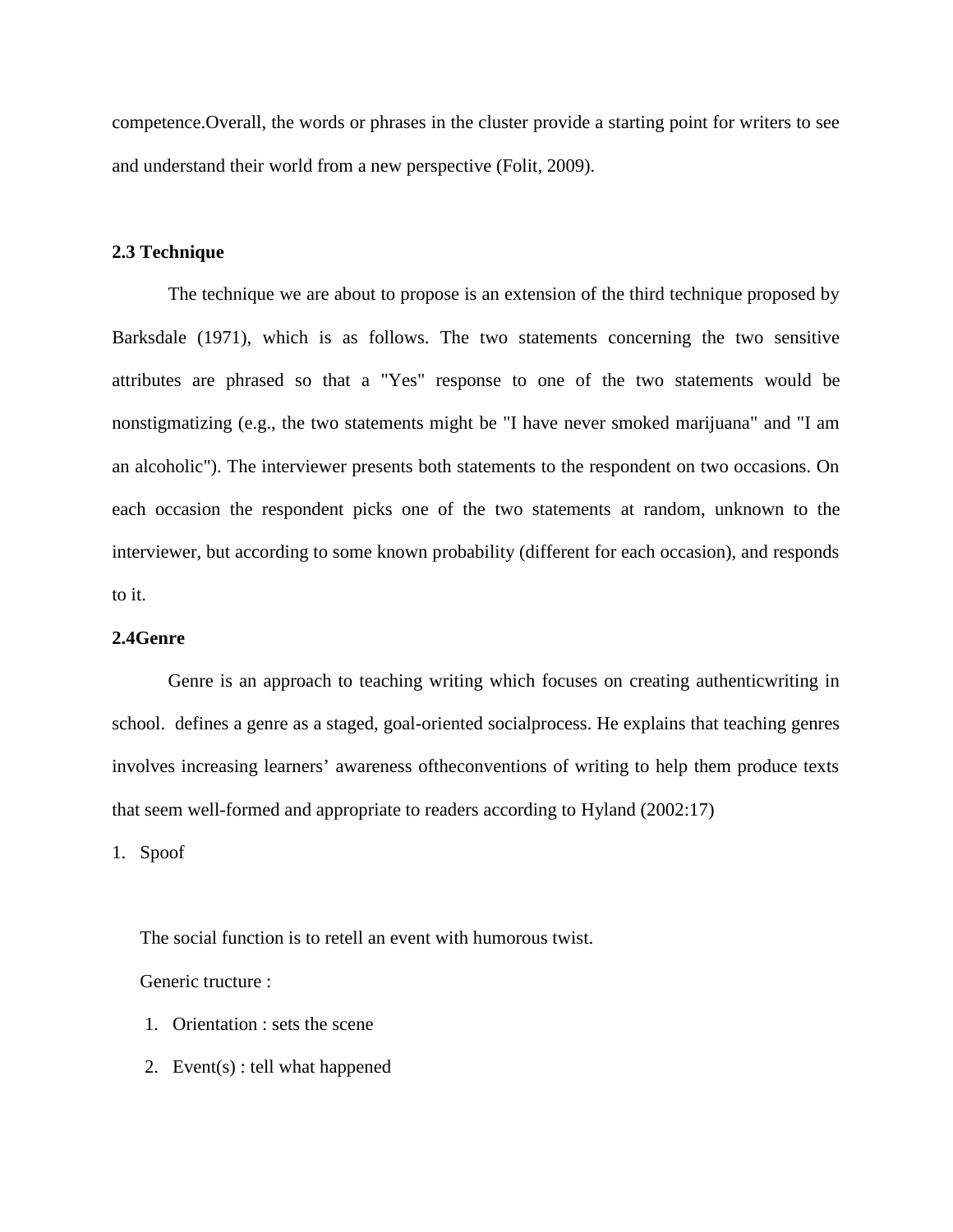- 3. Twist : provides the punchline
- 2. Recount

The social function is to retell events for the purpose of informing or entertaining.

Generic Structure :

- 1. Orientation : provides the setting and introduces participants
- 2. Events : tell what happened, in what sequence
- 3. Re-orientation : optional-closure of events
- 3. Report

The social function is to describe the way thing are, with reference to a range of natural, man-mode and social phenomena in our environment.

Generic Sructure :

- 1. General Classification : tells what the phenomenon under discussion is
- 2. Description : tells what the phenomenon under discussion is like in terms of parts, qualities, habits or behaviours, if living; uses, if non-natural
- 4. Analytical exposition

The social function is to persuade the reader or listener that something is the case.

Generic Structure :

1. Thesis

Position : introduces topic and indicates writer's position

Preview : outlines the main arguments to be presented

2. Arguments

Point : restates main argument outlined in preview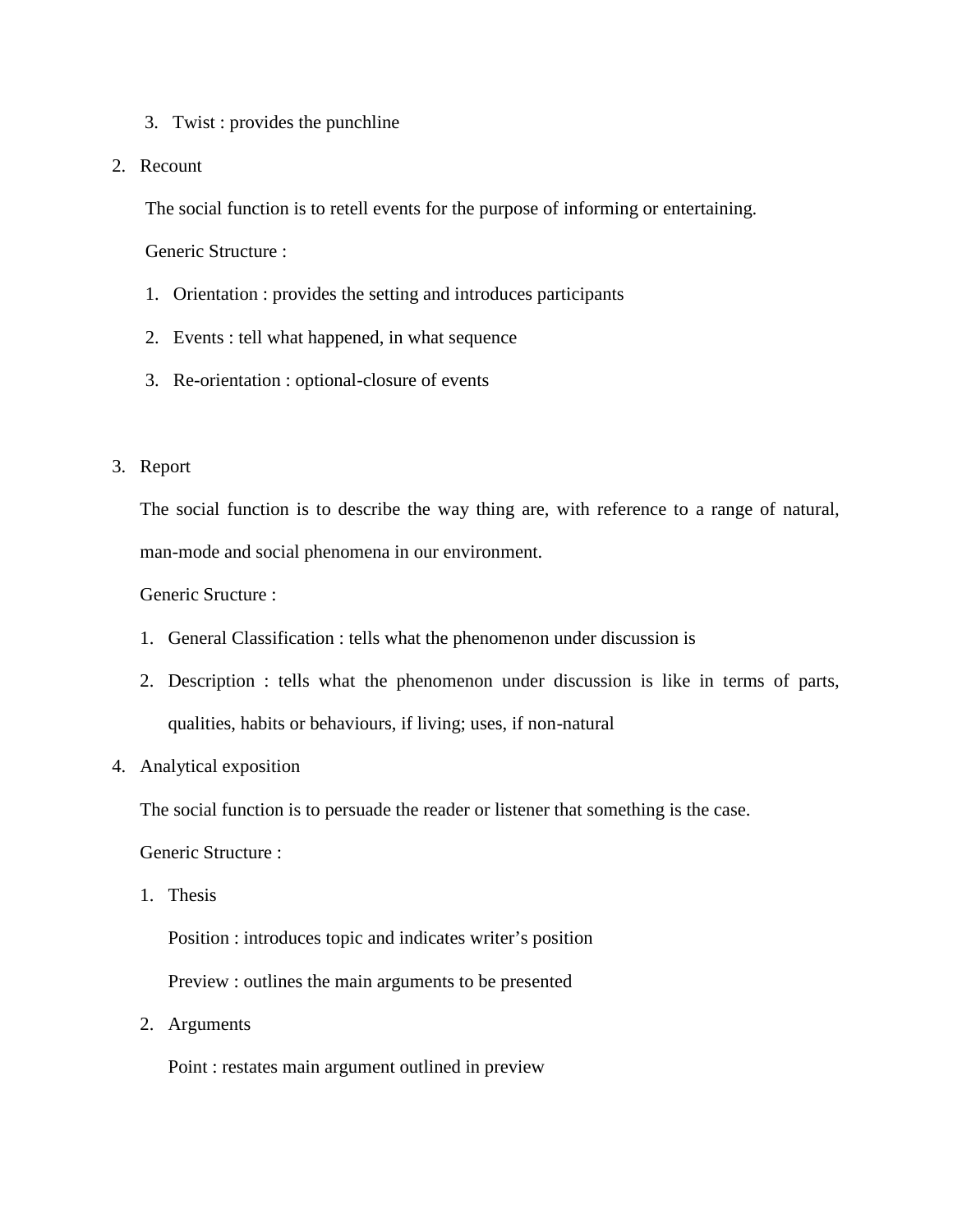Elaboration : develops and supports each point/argument

- 3. Reiteration : restates writer's position
- 5. News item

The social function is to inform the readers about an event of the day considered newsworthy or important.

Generic Structure :

- 1. Newsworthy Event(s) : recounts the event in summary form
- 2. Background Events : elaborate what happened, to whom, in what circumtances
- 3. Sources : comments by participants in, witnesses to and authorities expert on the event.

6. Anecdote

The social function is to share with others an account of an unsual or amusing incident.

#### Generic Structure :

- 1. Abstract : signals the retelling of an unusual incident
- 2. Orientation : sets the scene
- 3. Crisis : provides details of the unusual incident
- 4. Reaction : reaction to crisis
- 5. Coda : optional-reflection on or evaluation of the incident
- 7. Procedure

The social function is to describe how something is accomplished thorugh a sequence of actions or steps.

Generic Structure :

1. Goal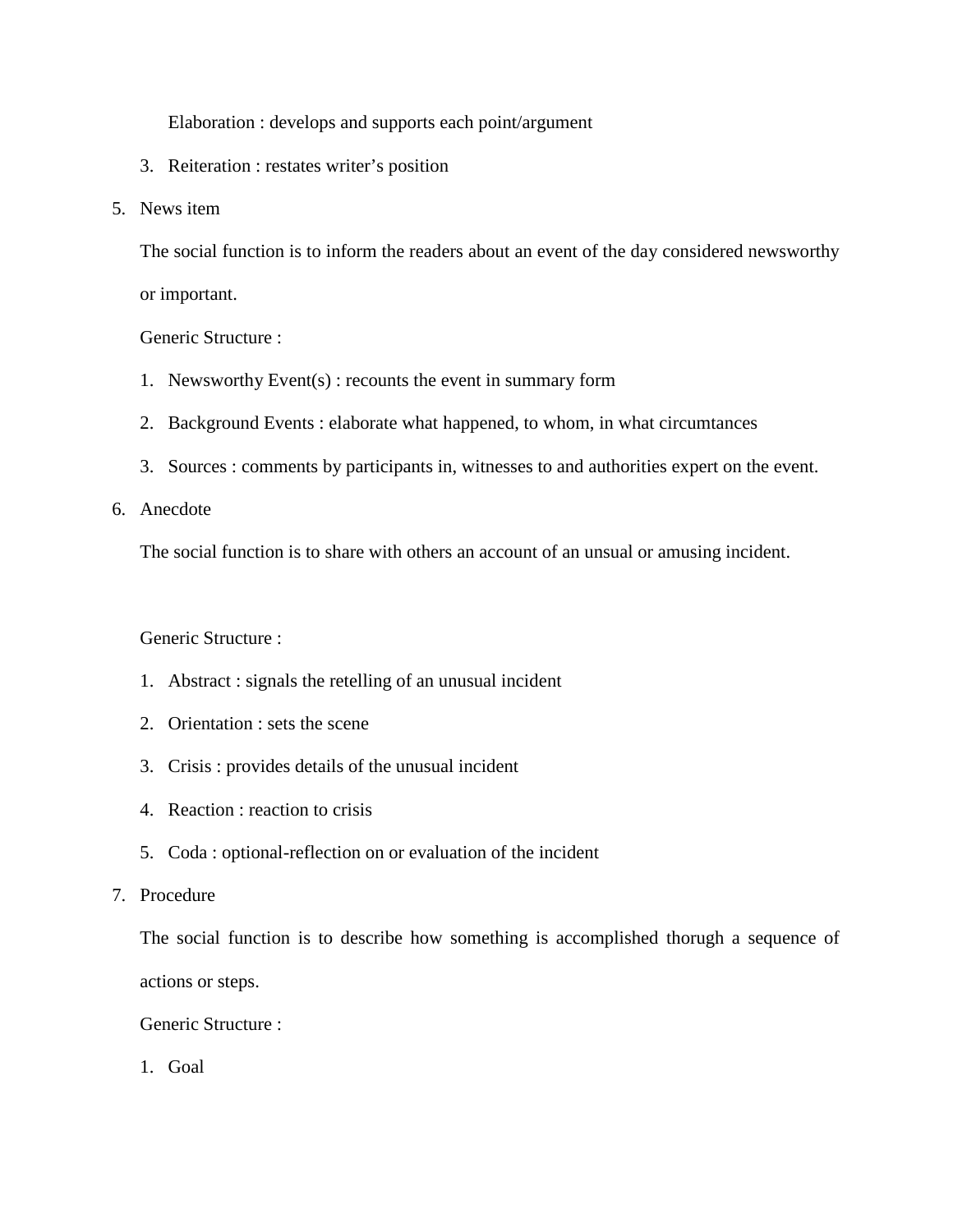- 2. Material (not required for all procedural texts)
- 3. Step (i.e. goal followed by a series of steps oriented to achieving the goal)
- 8. Description

The social function is to describe a particular person, place, or thing.

Generic Structure :

- 1. Identification : identifies phenomenon to be described
- 2. Description : describes parts, qualities, characteristics
- 9. Hortatory exposition

The social function is to persuade the reader that something should or should not be the case.

Generic Structure :

- 1. Thesis : announcement of issue of concern
- 2. Arguments : reasons for concern, leading to recommendation
- 3. Recommendation : statement of what ought or ought not to happen

### 10. Explanation

The social function is to explain the processes involved in the information or workings of natural or sociocultural phenomena.

Generic Structure :

- 1. A general statement to position the reader
- 2. A sequenced explanation of why or how something occurs

### 11. Discussion

The social function is to present two points of view about an issue.

Generic Structure :

1. Issue : statement, preview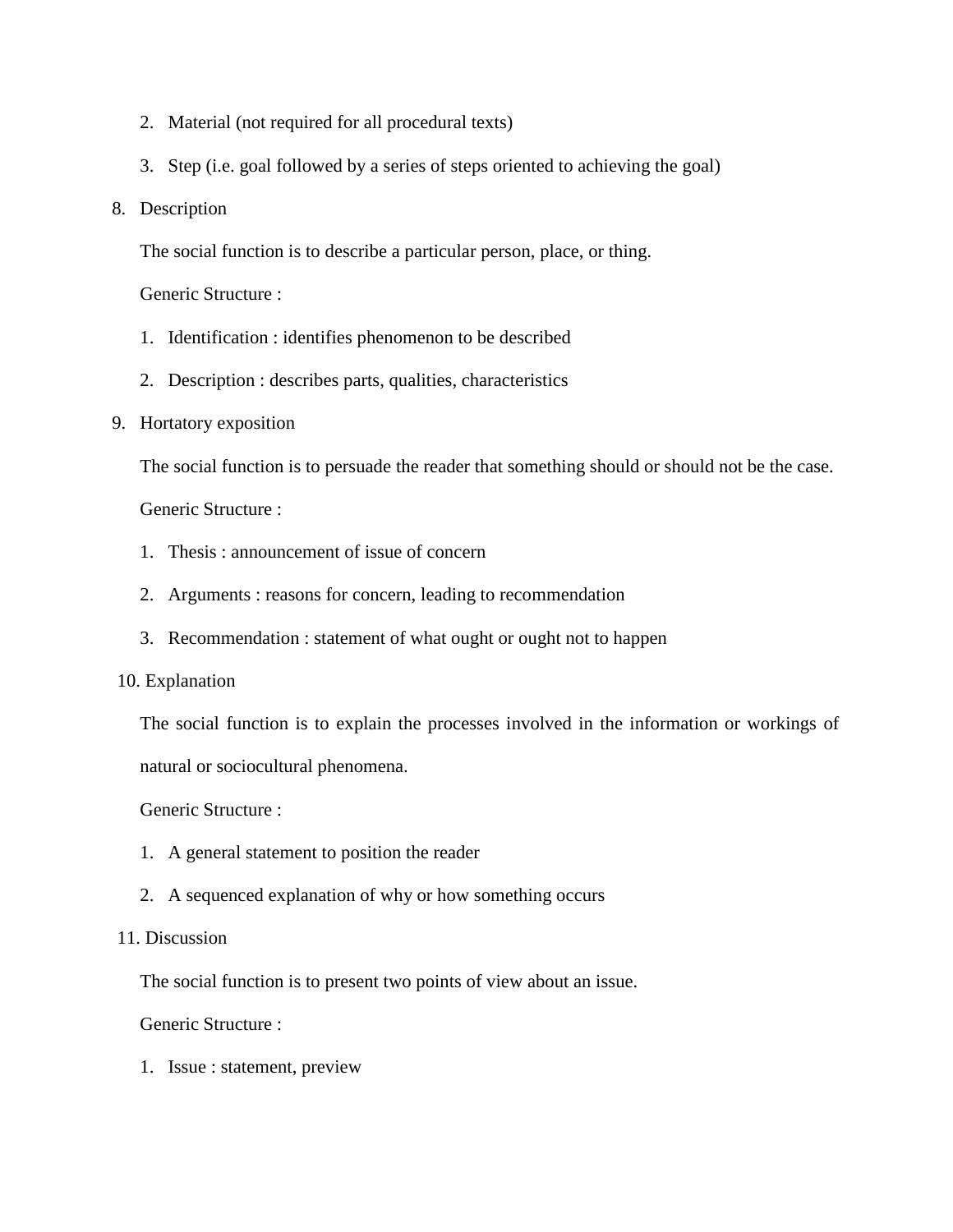- 2. Arguments for and against or Statements of differing points of view: point, elaboration
- 3. Conclusion or Recommendations
- 12. Narrative

The social function is to amuse and to deal with actual or vicarious experience in different ways.

Generic Structure :

- 1. Orientation : sets the scene and introduces the participants
- 2. Evaluation : a stepping back to evaluate the plight
- 3. Complication : a crisis arises
- 4. Resolution : the crisis is resolved, for better or for worse
- 5. Re-orientation : optional

### **2.5 Narrative**

in writing narrative texts in terms of schematic structure and linguistic features. A qualitative case was used in this study. The data of this study were nine junior high school students' narrative texts that came from low, middle, and high levels of achievement.According to Gerot & Wignell (1994: 204).A narrative is to amuse, entertain and to deal with actual or vicarious experience in different ways; Narratives deal with problematic events which lead to a crisis or turning point of some kind, which in turn finds a resolution.

### **2.5.1 Social Function of Narrative Text**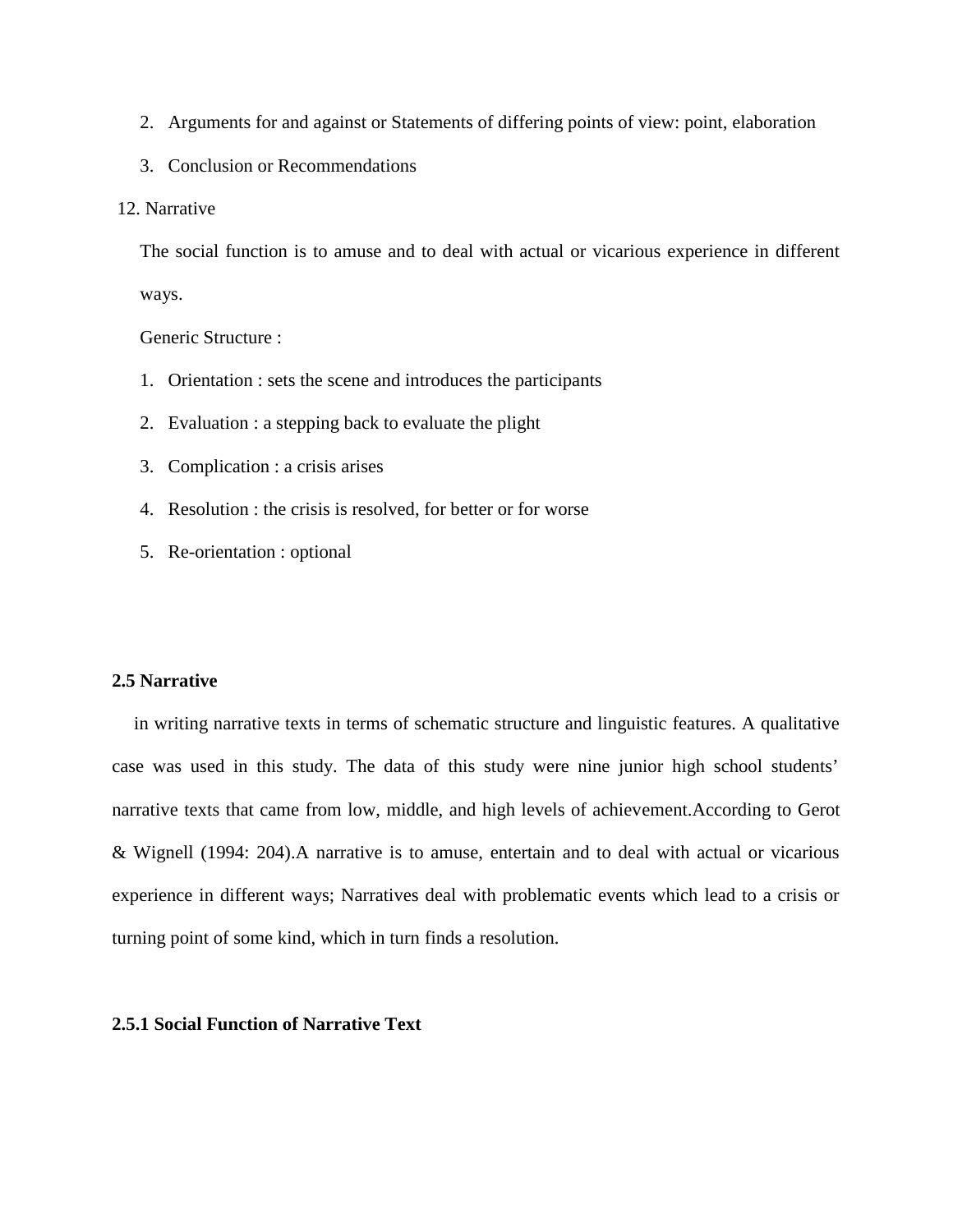Siahaan and Shinoda (2008:73) state that Narrative text have funtion to amuse, entertain and to deal with actual or vicarious experience in different ways; narrations deal with problematic events which lead to a crisis or turning point of some kind, which is turn finds a resolution.

### **2.5.2 Generic Structure of Narrative Text**

Narrative text is defined as a text which function is to amuse, entertain, and to deal with actual or various experience in different ways. Narrative deals with problematic event lead to a crisis or turning point 17 of some kind in turn finds a resolution. Typically, the events described in narrative text are written sequentially.

The generic (schematic) structures are:

- Orientation : sets the scene and introduces the participants
- Evaluation : a stepping back to evaluate the plight (optional)
- Complication : a crisis arises
- Resolution : the crisis is resolved, for better or for worse
- Re-orientation : optional

Language features are:

- **-** The significant linguistic features are:
- Focus on specific and usually individualized participants
- Use of material process
- Use of relational process and mental process
- Use of temporal conjunctions and temporal circumstances
- Use of past tense

#### **2.6 Lexicogrammatical Features of Narrative**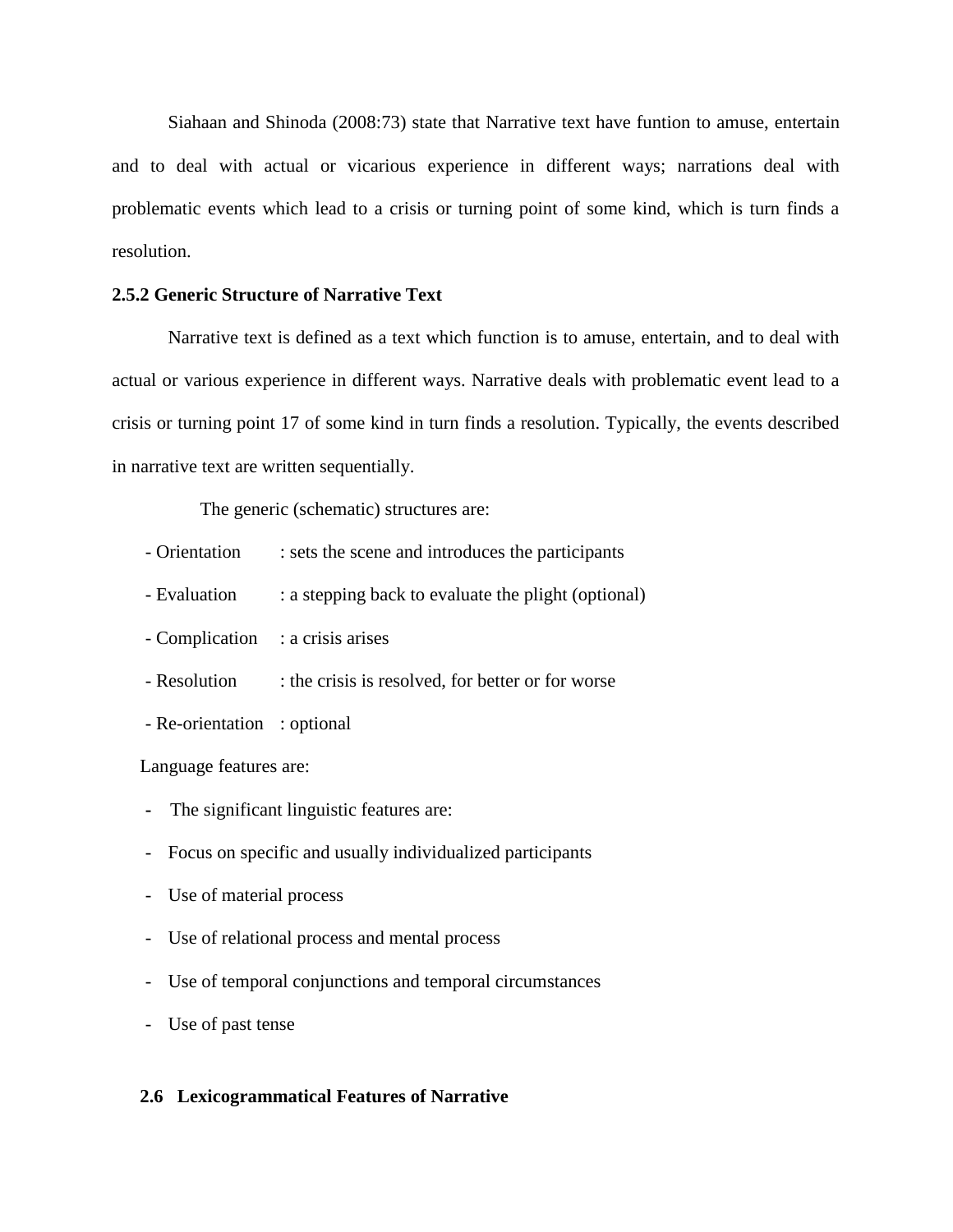Grammar that are used in proofreading tools have one special property that is not shared by all traditional computational grammars. They need to be error-tolerant: parses for sentences with typical grammatical errors (subject-verb disagreement, for example) need to be generated as a necessary prerequisite for successful error correction. In addition, the parser needs to produce enough information in the final parse to indicate that the parse contains a violation of standard grammatical constraints of English. Large-scale computational grammars that do have this capacity include versions of Head Driven Phrase Structure Grammar such as the English Resource Grammar (Cope stake and Flickinger Bender et al. (2004)), grammars

based on Lexical Functional Grammar (Butt et al. (2002), Frank et al. (1998), Reuer (2003)). Written grammatical are often categorized as being in either grammar, usage or mechanics and sometimes include a subset of spelling. Grammars contain specific rules about the syntax and morphology of a language. For example, a prepositional phrase can follow an intransitive verb but a noun phrase cannot. However, grammars generally do not handle questions of usage such as which preposition is the best choice in a given context, or whether the use of the definite or indefinite article or no article at all is more appropriate. point out, language learners can produce misspellings based on either a mis-application of morphological rules or other influences from their native language (L1), or from their incomplete knowledge of the morphology and phonology of the language being learned.

Focus on specific and usually individualized participants

- 1. Use of material processess
- 2. Use of relational processes and mental processes
- 3. Use of temporal conjunctions, and temporal circumstances and use past tense.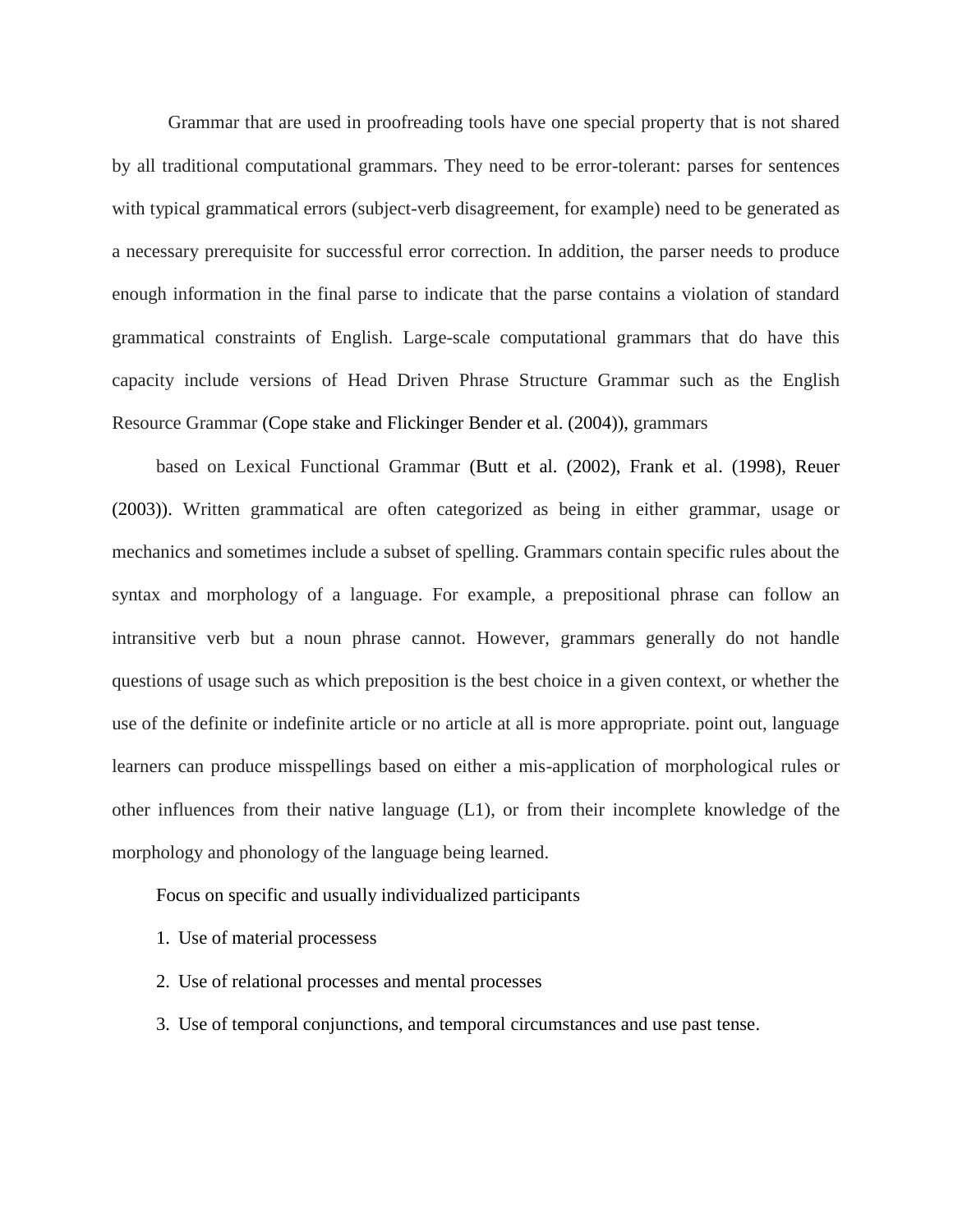#### **2.6.1 The example of narrative paragraph.**

#### **FRIGHTENING EXPERIENCE**

A huge snake got in my aunt's living room, one day. It was so horrible and could be very harmful to everybody.

First, my aunt was very frightened to see the snake, but she tried to manage herself to be quite. Unfortunately, she failed to do it. She screamed out very loudly to see the snake moving and hissing. Then, she called some neighbors for some help. After that, she ran out and in to try to chase the snake out of the room, but she failed to do so.

Some neighbors suggested using salt to chase it away. Then she went to the kitchen to get a cup of salt. Using her right hand, she spread the salt over the snake and the floor of the living room. Not long after that, the snake slowly began to move its body and through the opened door, it began to leave the room.

My aunt was so relieved to see the snake leaving the room without making any harm to anybody.

(*taken from pastibisa's book. 2007 : 100*)

#### **2.7. Previous Research**

Writer think the review of related literature from other journal. As the principle and the comparison with this research. The first one is taken from journal by Meliyaadriati (2013)entitledThe use of clustering technique in teaching writing narrative text,This study investigated the use of clustering technique in teaching writing narrative text. Thus its specific objective will to find out: (1) whether the use of clustering technique is effective in teaching writing narrative text, and (2) the response of the students to this technique. The research method used in this study will be quasi-experimental and the sample was sixty ten-graders in one senior high school in Bandung. Based on data from pre-test, post-test and interview, clustering technique was effective in improving students" score in writing narrative text. Also, students" response to the technique was positive as clustering had several strengths though it had several weaknesses too.

#### **2.8 Conceptual Framework**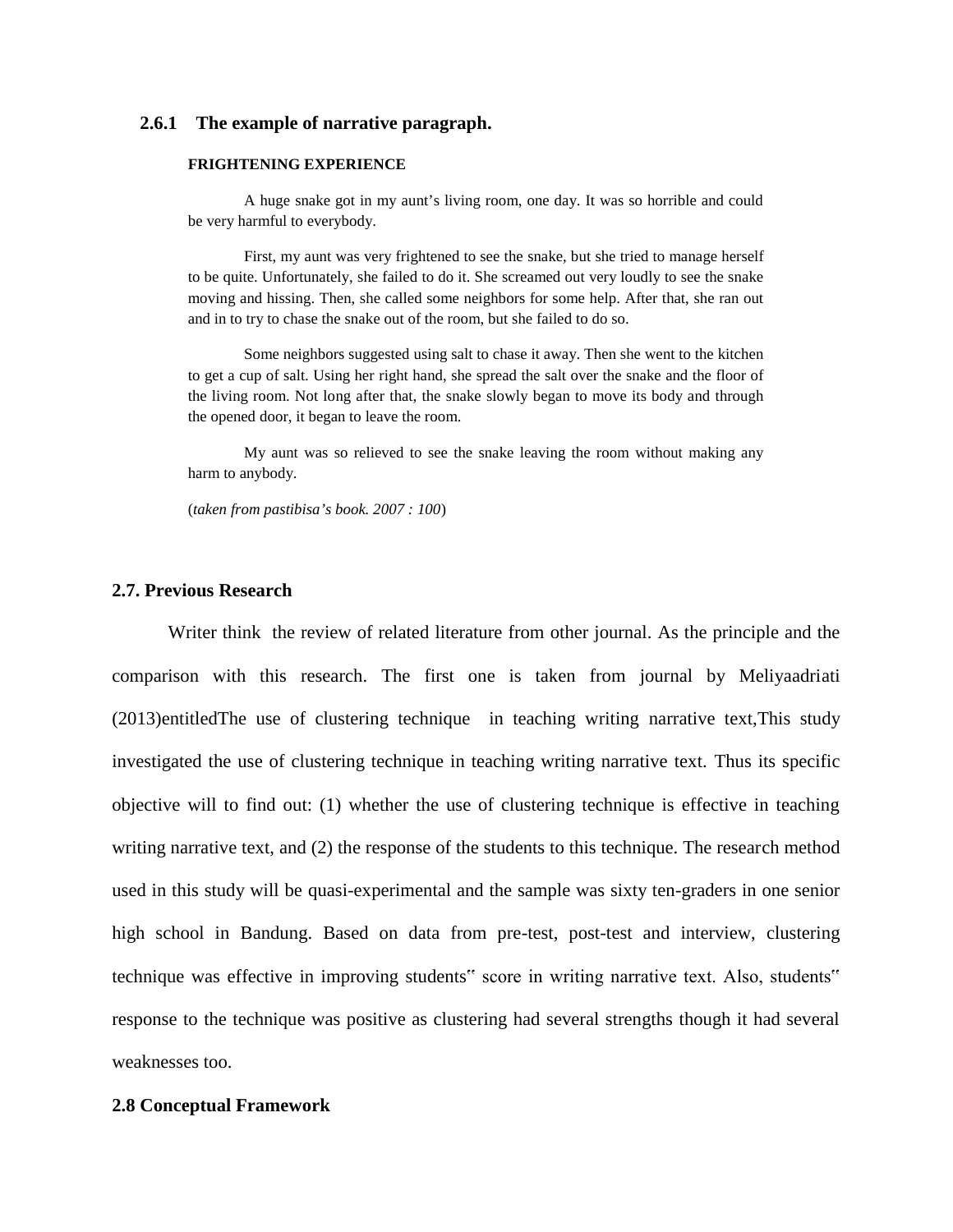Writing is an action that has some steps; it is a progress creative act. We already have idea on our mind and we know how to express it while we are writing, after that when we have finished writing, we read all what we have written and make changes and correction.continuously until we are satisfied. According to Oshima and Hogue (2007),

Writing help a person to express something about themselves, to explore and explains ideas, and to asses the claim of other people. By formulating and organizing ideas, and finding the right words to present them, the power is gained. Narrative or narration is storytelling, whether a single story or several related ones is related by the story teller. Narrative can be understood as stories with a beginning, middle, and the end that contains a conclusion or some experience of the story teller. To improve students' ability in writing narrative paragraph it is not easy task. Many students find difficulties in writing narrative paragraph. Most of them think writing is difficult, and they have no ideas to write well and also they are unable to organize their ideas into a paragraph.To solve those problem the teachers can apply some methods in teaching. One of them is clustering technique. By applying this method, the students' ability in writing narrative paragraph will improve because clustering technique offers a new idea about how to develop students' ability in writing especially writing a narrative paragraph. Clustering technique provide the list of questions for the learners, by answer and discuss this questions interactively, it will give benefit for the students because it will help them to understand the important component in narrative writing such as character, setting, problem, and solution and also, it will guide the students to get and develop their ideas easier. So, their writing will be focus and better. Besides that, this method also help the students to develop their social ability and help them to be independent thinkers and learners because this method doing in pair interactively.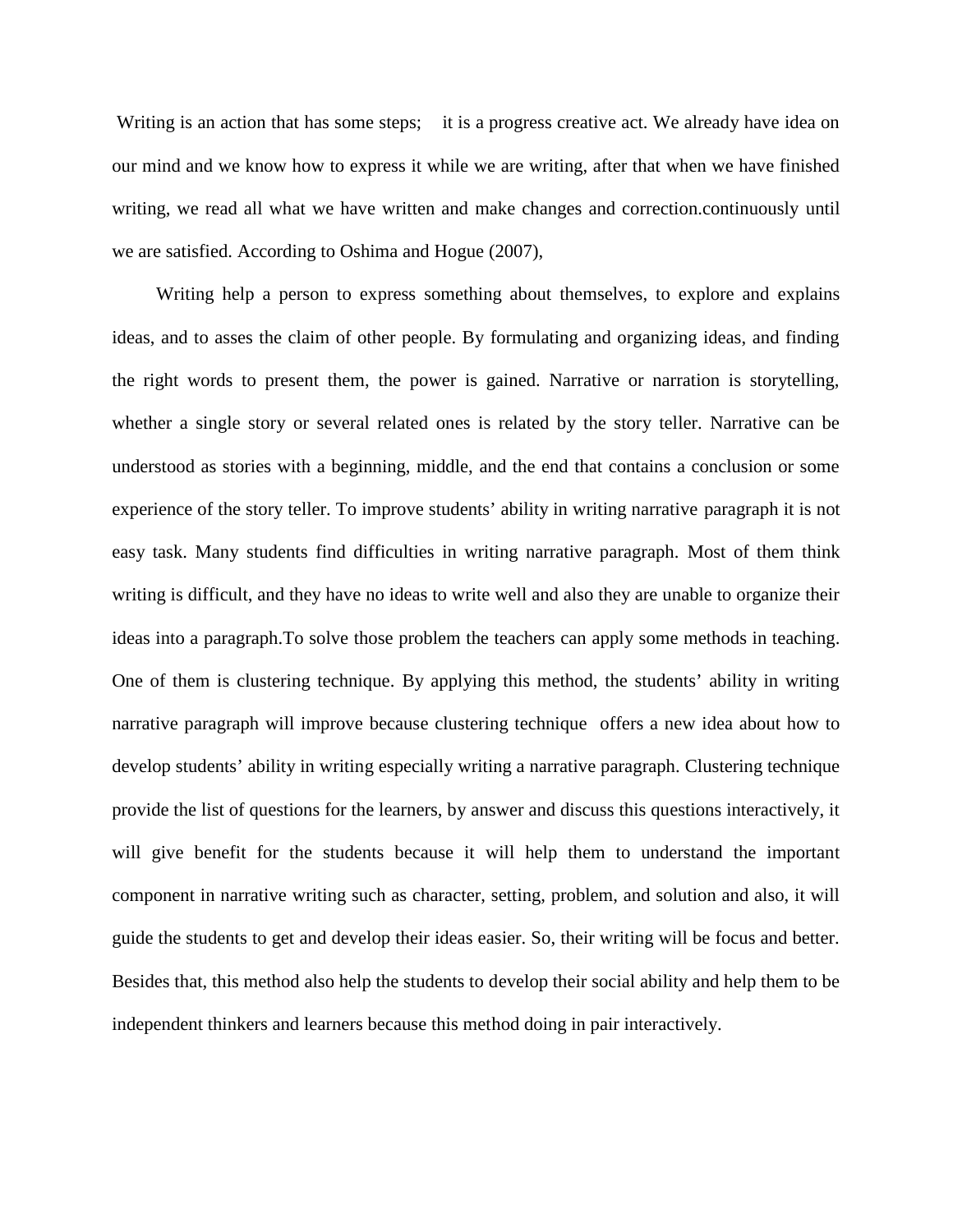

**Figure 1: Conceptual Framework of Research**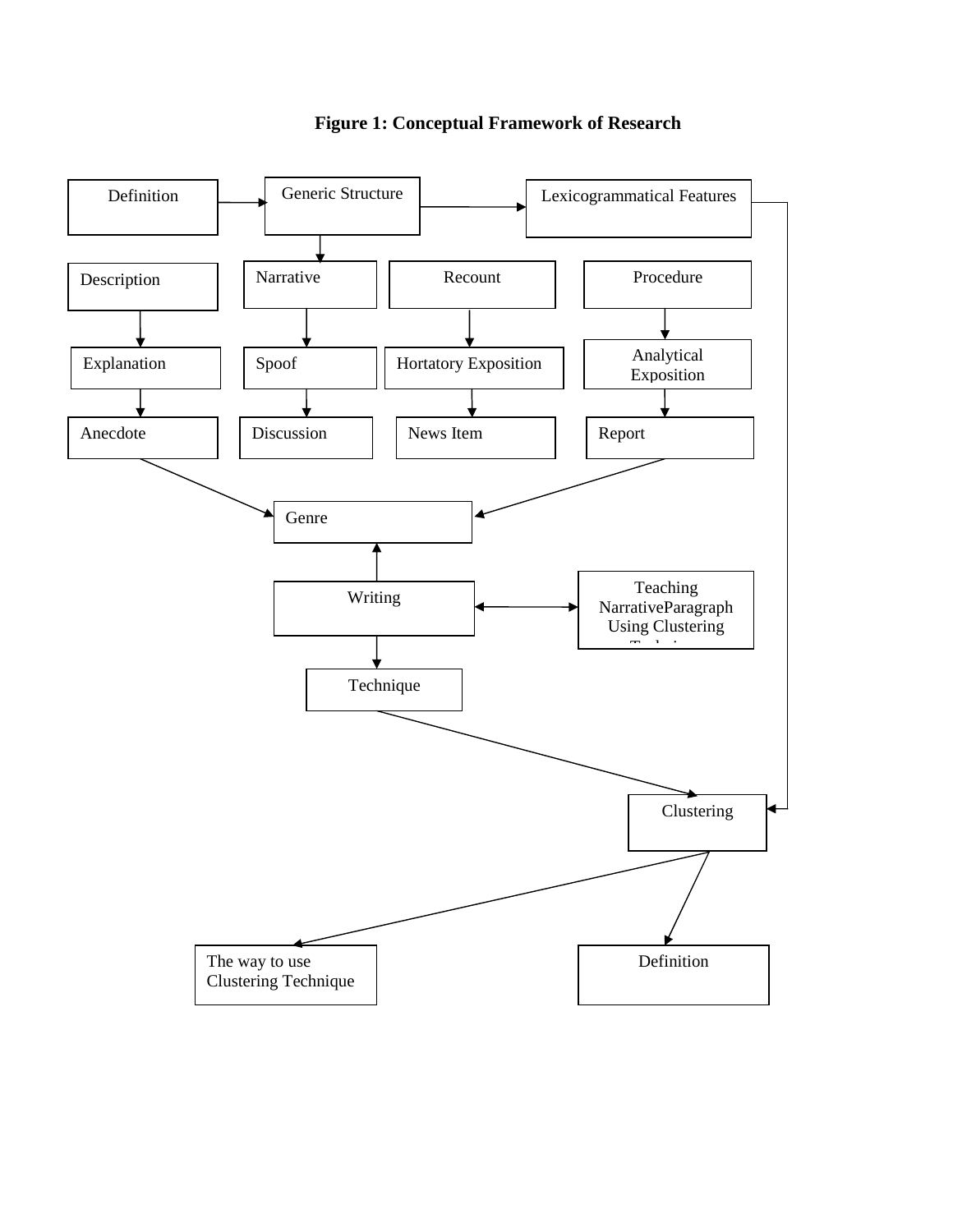#### **CHAPTER III**

### **RESEARCH METHODOLOGY**

### **3.1 Research Design**

This research will be conducted by using an experimental quantitative design. In experimental quantitative design, the researcher was attempting to describe a causal relationship between an independent and a dependent variable. In this study clustering techniqueis determined as independent variable and students' in writing narrative paragraph as dependent variable. The design will be use apply in order to investigate the effect of clustering techniqueon students' achievement in writing narrative paragraph There were two groups as the sample of this research, namely experimental group and control group. The experimental group taught by using clustering technique, while the control group taught without clustering technique. Both groups were given pre-test and post-test. The design will be present as follows :

### **Table 3.1.1**

#### **Research Design**

| Group                 | Pre-        | <b>Treatment</b>         | Post |  |
|-----------------------|-------------|--------------------------|------|--|
|                       | <b>Test</b> |                          | test |  |
| 1. Experimental group | X1          | Using<br>clustering      | X2   |  |
|                       |             | technique                |      |  |
| 2. Control group      | Y1          | Without using clustering | Y2   |  |
|                       |             | technique.               |      |  |

Where :

- A1 : pre-test of experimental group
- B1 : pre-test of control group
- A2 : post-test experimental group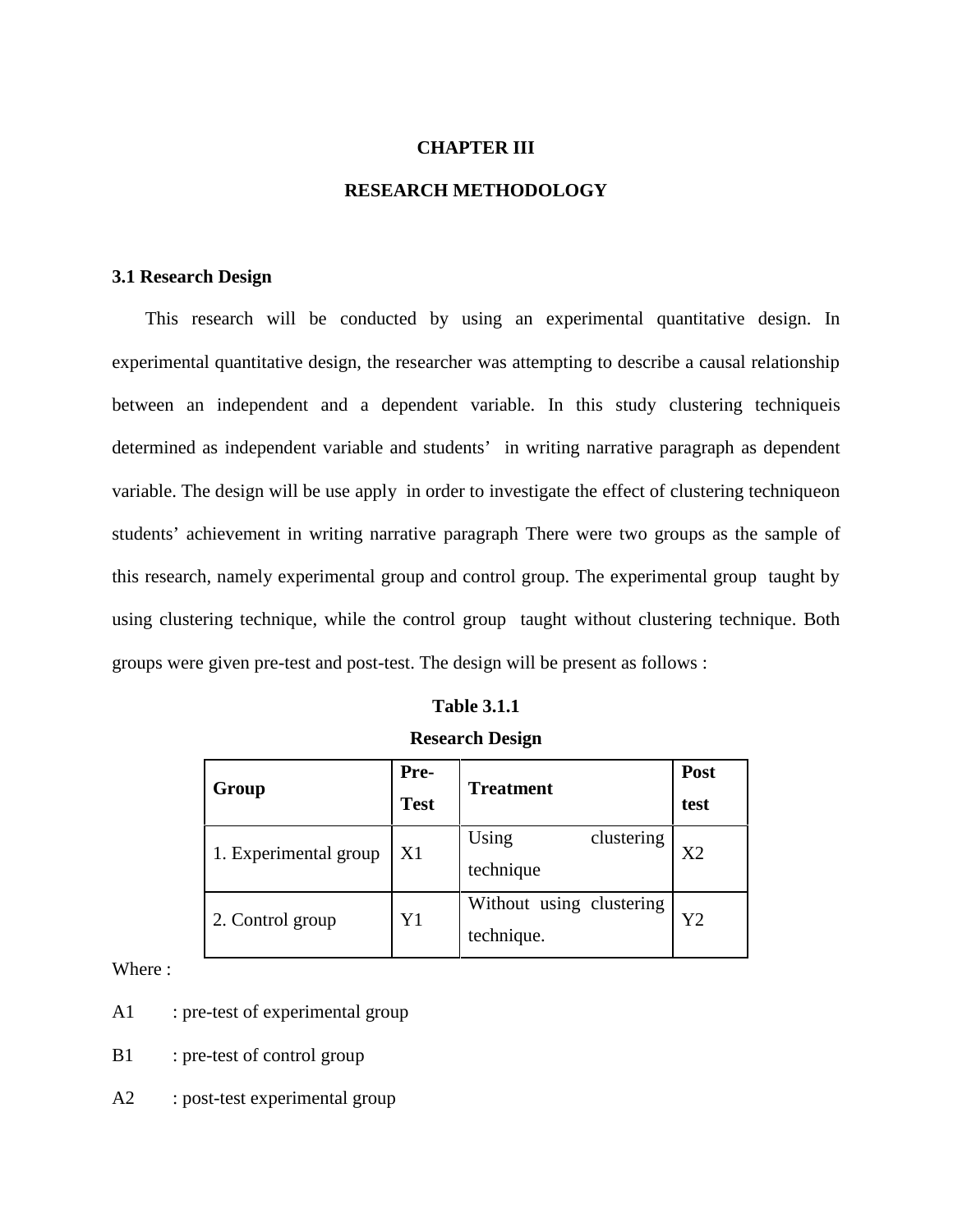B2 : post-test control group.

#### **3.2 Population and Sample**

Population and Sample have a different meaning. Population will be a set(or collection) of all elements processing one or more attributes of interest. While, sample will be a part of population.

#### **3.2.1 Population**

Population is group of people that a researcher wants to explore to get data of a research. Arikunto (2010:173) states that population is totally of research subject.The population of this research is take from Senior high school hkbpsidorame academic year 2015. It consist of 2 classes, namely class X-A and X-B. Each class consists of 30 students, so the total number of the students were 60 students.

#### **3.2.2 Sample**

According to Arikunto (2010:174) states that sample is partly or representative of population that researched. In selecting the sample, the writer will use random sampling technique. The sample is take from 2 classes. The experimental group was class X-A and control group was class X-B, So It consists of 50 students.

#### **Table 3.2.3**

#### **Total sample of the Eighth grade students of SMA HKBP Sidorame Medan**

No. Class Students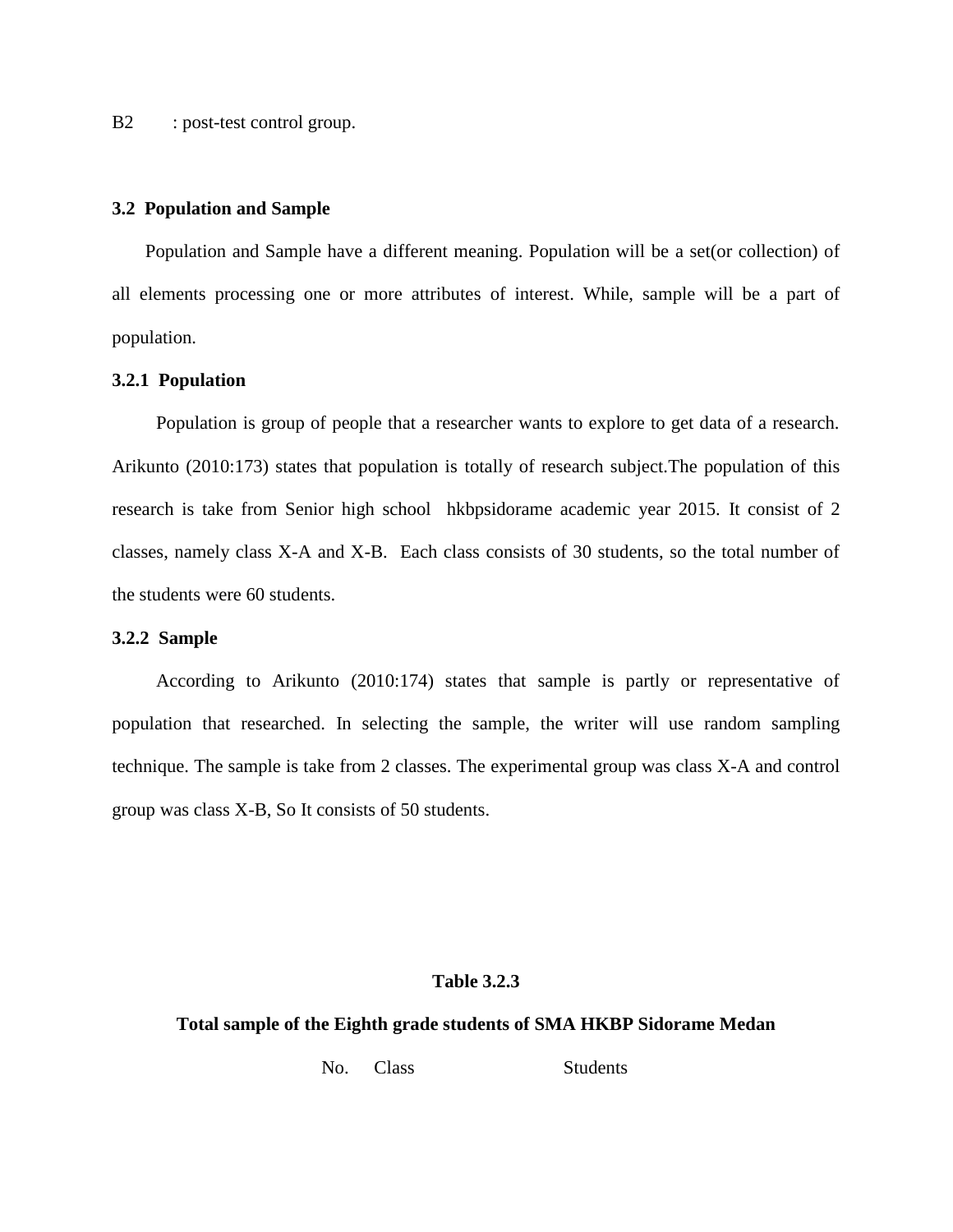|       | VIII-A(experimental   | 25 |
|-------|-----------------------|----|
|       | class)                |    |
| 2     | VIII-B(control class) | 25 |
| Total |                       | 50 |

## **3.3 Instrument of Collecting the Data**

This research will be usewriting test as an instrument of collect is data. Students were asked to write a narrative paragraph about their experience whether it is happy, sad, funny or scary experience. The length of paragraph is minimum 100 words. In this case, the same test in pre-test and post-test were given to experimental and control groups.

The follwing formula is apply :

$$
S = \frac{R}{N} \times 100
$$

Where:

 $S$  = The score

 $R =$ The number of the correct answer

 $N =$ The number of the question

#### **3.4 Scoring the Test**

To score the students performance in narrative paragraph, some criteria is used. According to Weigle (2009:116) states that there are five components that must be paid special attention in scoring writing namely: content, organization, vocabulary, language use,and mechanics. The specific criteria are described in greater detail in the following table.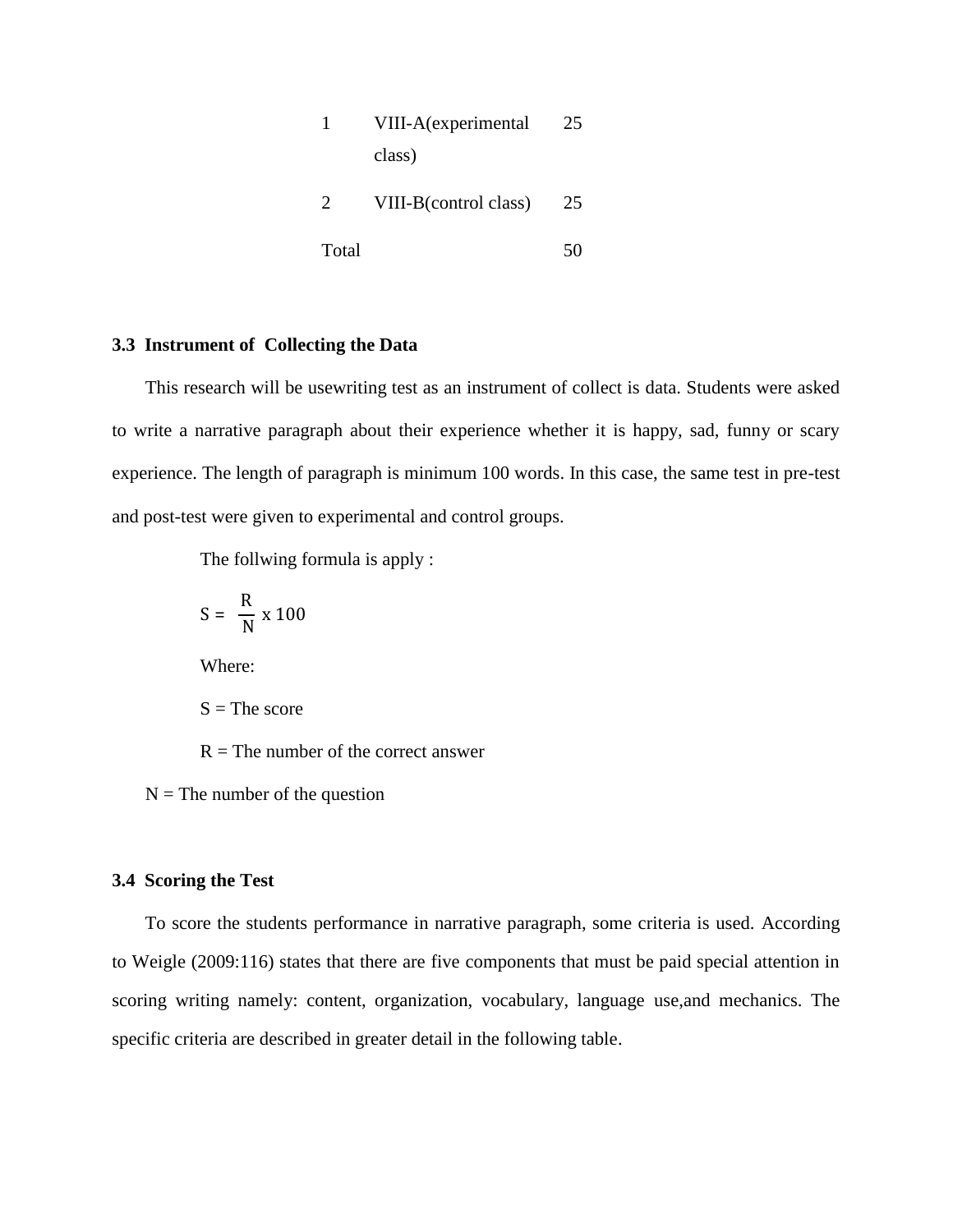$$
Score = \frac{R}{N} \times 100
$$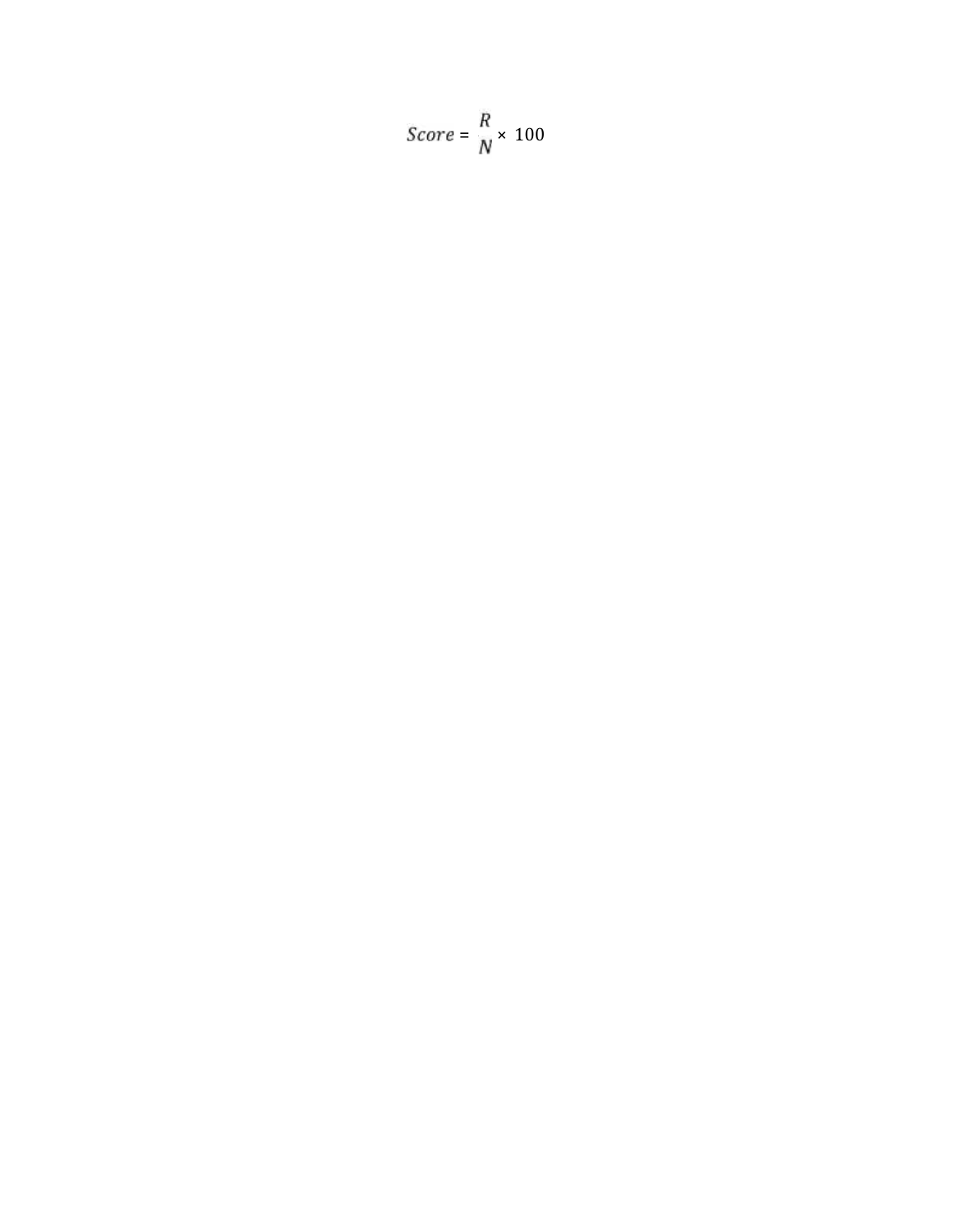# **Table 3.4.1**

# **Criteria of scorings**

# **1. Content**

| $30 - 27$ | Excellent to very good: knowledgeable, substantive, thorough development of                                                                        |
|-----------|----------------------------------------------------------------------------------------------------------------------------------------------------|
|           | thesis, relevant to assigned topic.                                                                                                                |
| $26 - 22$ | Good to average : some knowledge of subject, adequate range, limited<br>development of topic sentence, must be relevant to topic but lacks detail. |
| $21 - 17$ | Fair to poor : limited knowledge of subject, little substance, inadequate<br>development of topic.                                                 |
| $16-13$   | Very poor: does not show knowledge of subject, not substantive, not pertinent,<br>or not enough to evaluate.                                       |

# **2. Organization**

| $20 - 18$ | Excellent to very good: fluent expression, idea clearly stated, and cohesive time<br>sequence.                                      |
|-----------|-------------------------------------------------------------------------------------------------------------------------------------|
| $17 - 14$ | Good to average: some choppy, loosely organized but main ideas stand out,<br>limited support, logical but incomplete time sequence. |
| $13 - 10$ | Fair to poor: non-fluent, ideas confused or disconnected, lacks logical<br>sequencing and development.                              |
| $9 - 7$   | Very poor: does not communicate, no organization or not enough .evaluate.                                                           |

# **3.Vocabulary**

| $20 - 18$ | Excellent to very good : sophisticated range, effective word/idiom, word from<br>mastery, appropriate register. |
|-----------|-----------------------------------------------------------------------------------------------------------------|
| $17 - 14$ | Good to average: adequate range, choice, meaning not obscure, occasional<br>errors of word.                     |
| $13-10$   | Fair to good : limited range, frequent error of word/ idiom form, usage but                                     |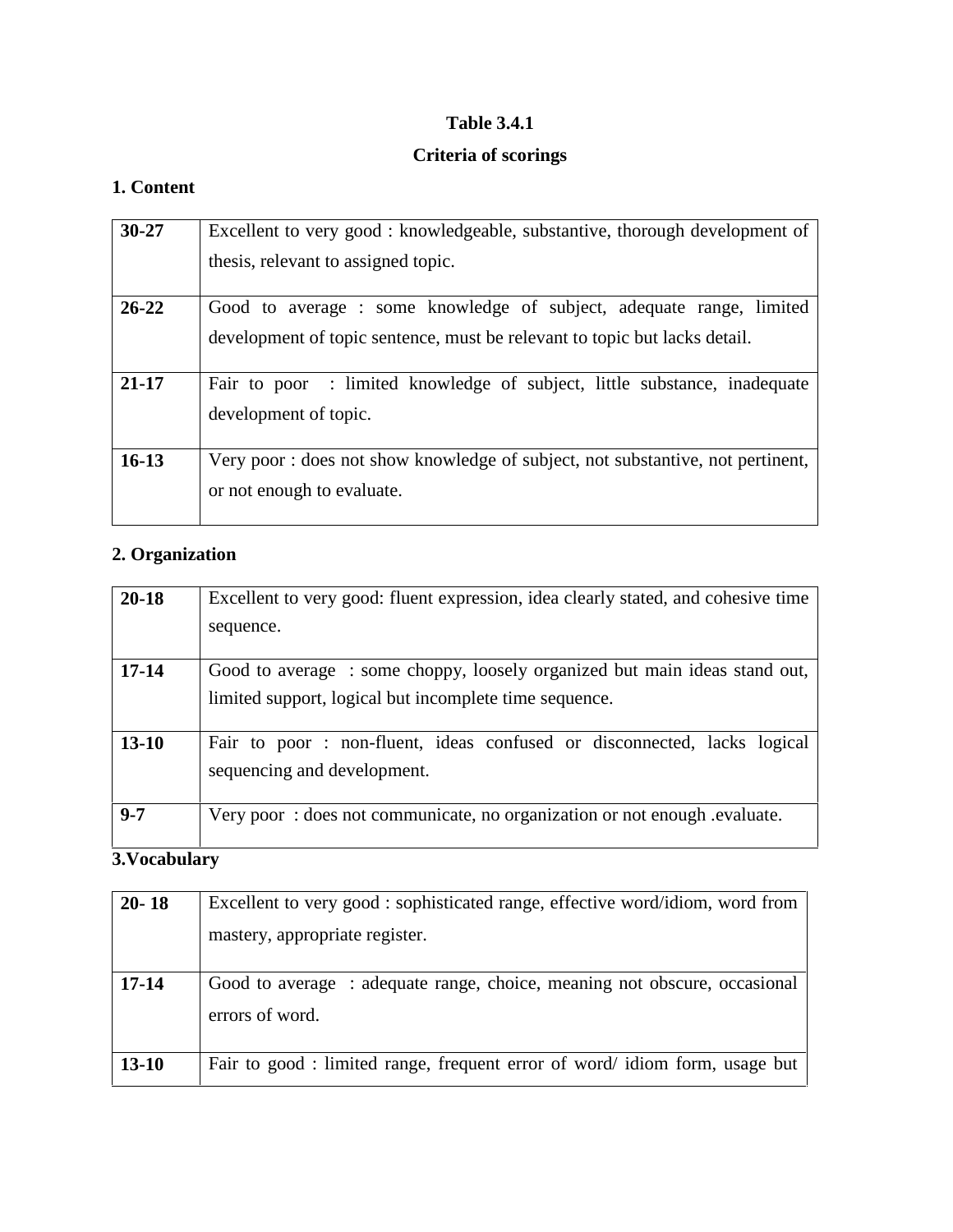|         | meaning confused.                                                                           |  |
|---------|---------------------------------------------------------------------------------------------|--|
| $9 - 7$ | Very poor: essentially translation, little knowledge vocabulary, not enough to<br>evaluate. |  |

# **4.Language Use**

| $25 - 22$ | Excellent to very good: effective, complex construction, few errors of                                          |  |  |
|-----------|-----------------------------------------------------------------------------------------------------------------|--|--|
|           | agreement, tense, number, word order, pronoun, and preposition.                                                 |  |  |
| $21 - 18$ | Good to average : simple construction, minor problem, several errors of                                         |  |  |
|           | agreement, meaning seldom obscured.                                                                             |  |  |
| $17 - 11$ | Fair to good : mayor problem in simple / complex construction, frequent error of<br>negation, meaning confused. |  |  |
| $10-5$    | Very poor: virtually no mastery of sentence construction, dominated by errors,                                  |  |  |
|           | does not communicate, not enough to evaluate.                                                                   |  |  |
|           |                                                                                                                 |  |  |

# **5.Mechanics**

| 5 | Excellent to very good : demonstrate mastery of conventions, few errors of                                                   |  |  |
|---|------------------------------------------------------------------------------------------------------------------------------|--|--|
|   | spelling, punctuation, capitalization, paragraphing.                                                                         |  |  |
| 4 | Good to avarage: occasional errors of spelling, punctuation, capitalization,<br>paragraphing but meaning not obscured.       |  |  |
| 3 | Fair to good: frequent errors of spelling, punctuation, capitalization,<br>paragraphing, poor handwriting, meaning confused. |  |  |
|   | Very poor: no mastery of convention, dominated by errors, not enough to<br>evaluate.                                         |  |  |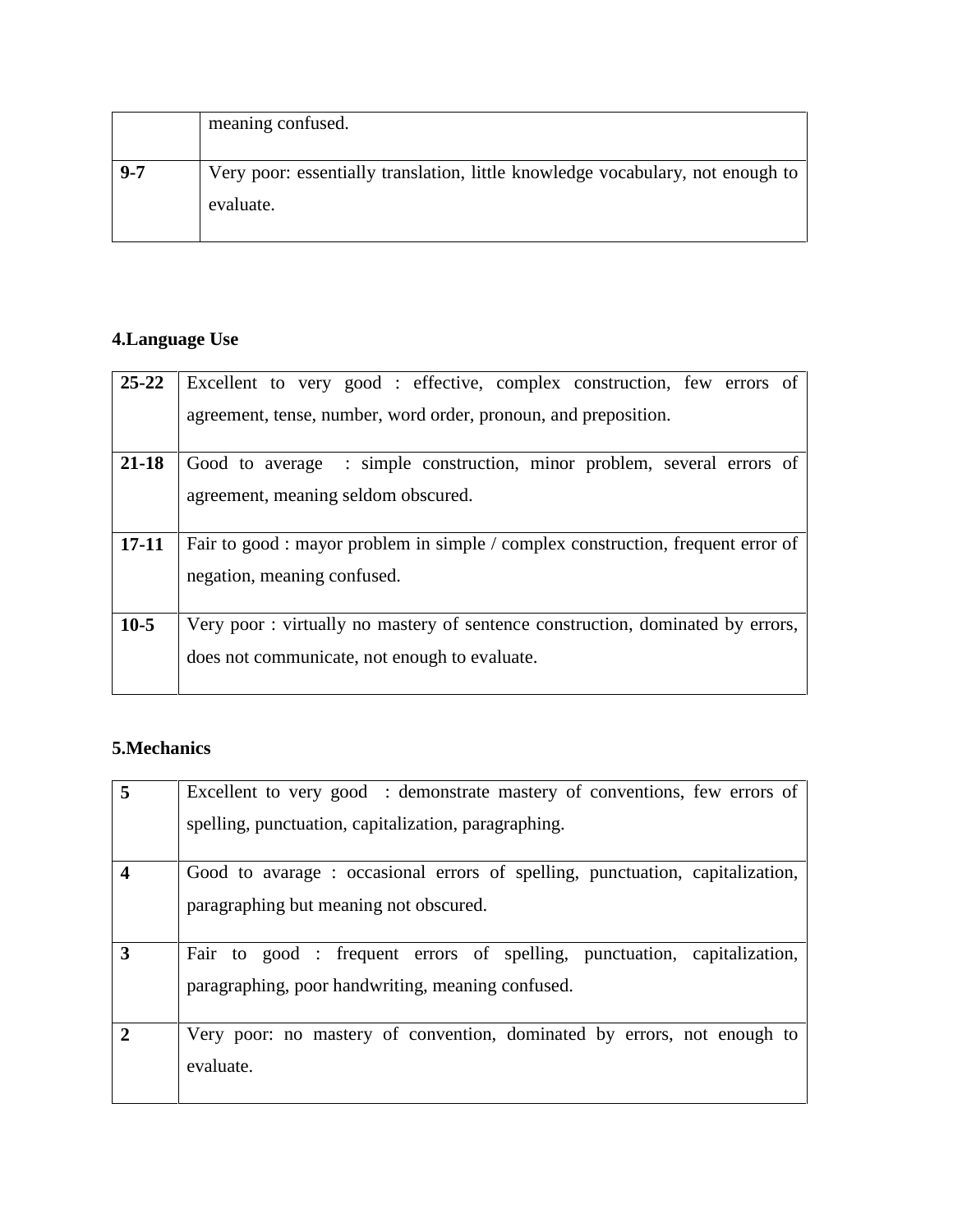### **3.5 The Procedures of Collecting Data**

In order to get the data in this study, three procedures is take by the writer namely: pre-test, treatment (teaching presentation ) and post-test.

### **3.5.1 Pre-Test**

At the pre-test students in the experimental group and control group were asked to write narrative paragraph about their experience whether it is happy, sad, funny or scary experience. The length of paragraph is minimum 100 words.

#### **3.5.2 Treatment**

Both the experimental class and control class were taught by using the same material of narrative paragraph, but they have different instrument. In the experimental class, the writer uses clustering technique as the learning method for the students in writing narrative paragraph and the control group were taught without clustering technique.

#### **3.5.2.1 Teaching Practice in the Experimental Group**

The treatment will conducted after doing the pretest. The teacher will teach the material narrative text by using clustering technique, as the learning method and following these procedure

Divided into two groups, namely experimental group and control group. The experimental group will be the group that used clustering streaming technique while the control group will be the group that used traditional or conventional technique. The experimental group is the one who used mind mapping method while the control group who used the conventional method. The research is quantitative research with an experimental method in conducting the research because the researcher will do experiment and give treatment.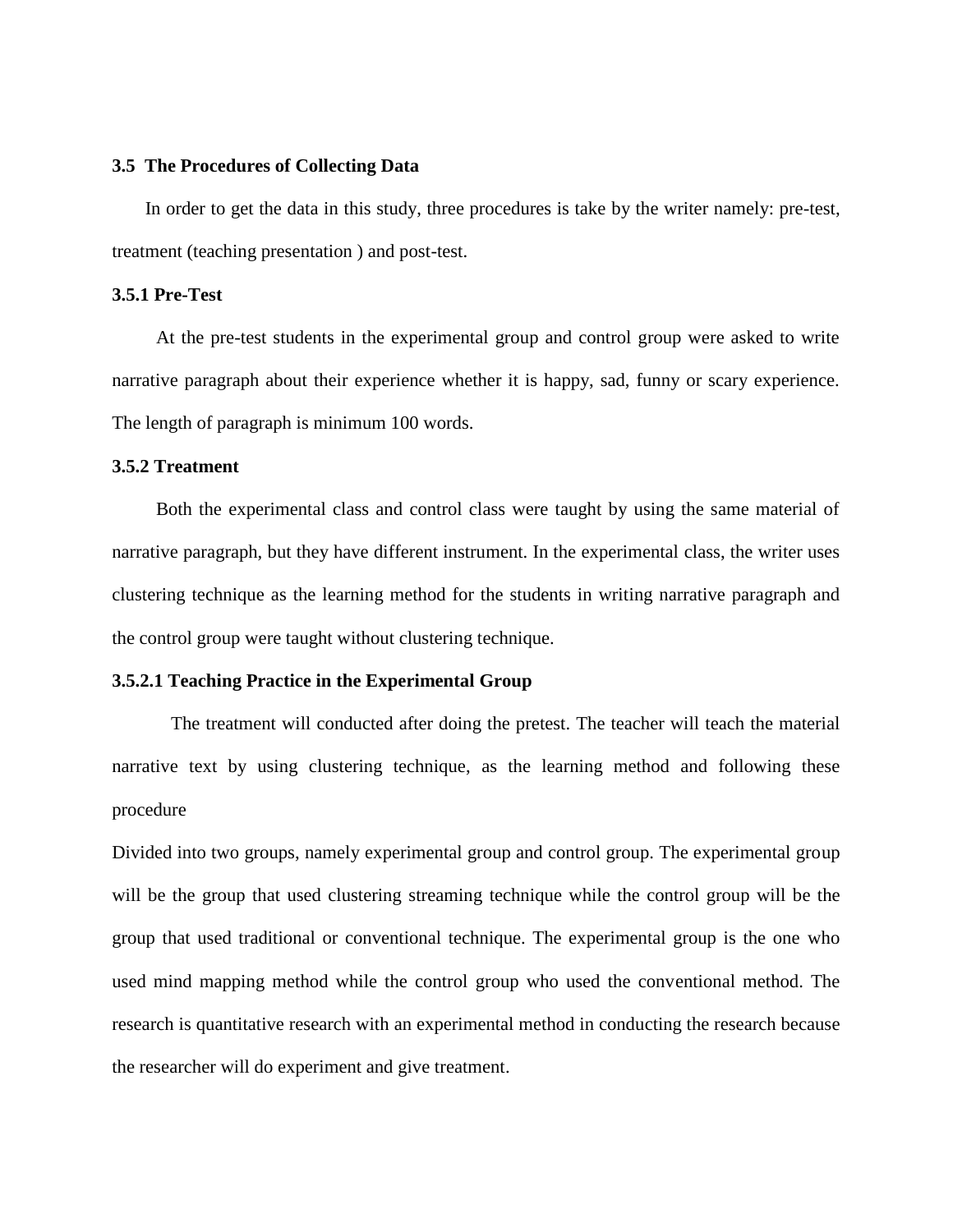# **Table 3.5.2.1**

# **The Treatment for Experimental Group**

|          | <b>Teacher's activities</b>                                                      | <b>Students' activities</b>                                                         |
|----------|----------------------------------------------------------------------------------|-------------------------------------------------------------------------------------|
|          | 1. Teacher<br>brainstorming<br>about<br>gave<br>narrative.                       | 1. Students answered the questions.<br>2. Students sat with their friends in pairs. |
| 2.<br>3. | Teacher divided students into some pairs.<br>Teacher<br>about<br>narrative       | 3. Students listened and discussed the                                              |
|          | explained<br>paragraph and its features.                                         | topic.<br>4. Pairs of students wrote a narrative                                    |
| 4.       | Teacher explained about<br>clustering<br>technique to the students and guide the | paragraph based<br>the<br>on<br>teacher<br>instruction.                             |
|          | them to do that.                                                                 | 5. Students showed their work to the                                                |
| 5.       | Teacher asked the students to write a                                            | teacher.                                                                            |
|          | narrative paragraph and guide them to do                                         | 6. The pairs paid attention to the teacher                                          |
|          | that by using clustering technique.                                              | explanation and discussed it and then                                               |
| 6.       | The students were asked to show their                                            | they make the best correction for their                                             |
|          | work to the teacher to get some comment                                          | writing.                                                                            |
|          | and corrective feedback.                                                         | 7. Students collected their writing.                                                |
| 7.       | Teacher gave comment and corrective                                              |                                                                                     |
|          | feedback.                                                                        | 8. These activities were done for three                                             |
| 8.       | Teacher asked students to collect their                                          | meetings for experimental group                                                     |
|          | writing.                                                                         |                                                                                     |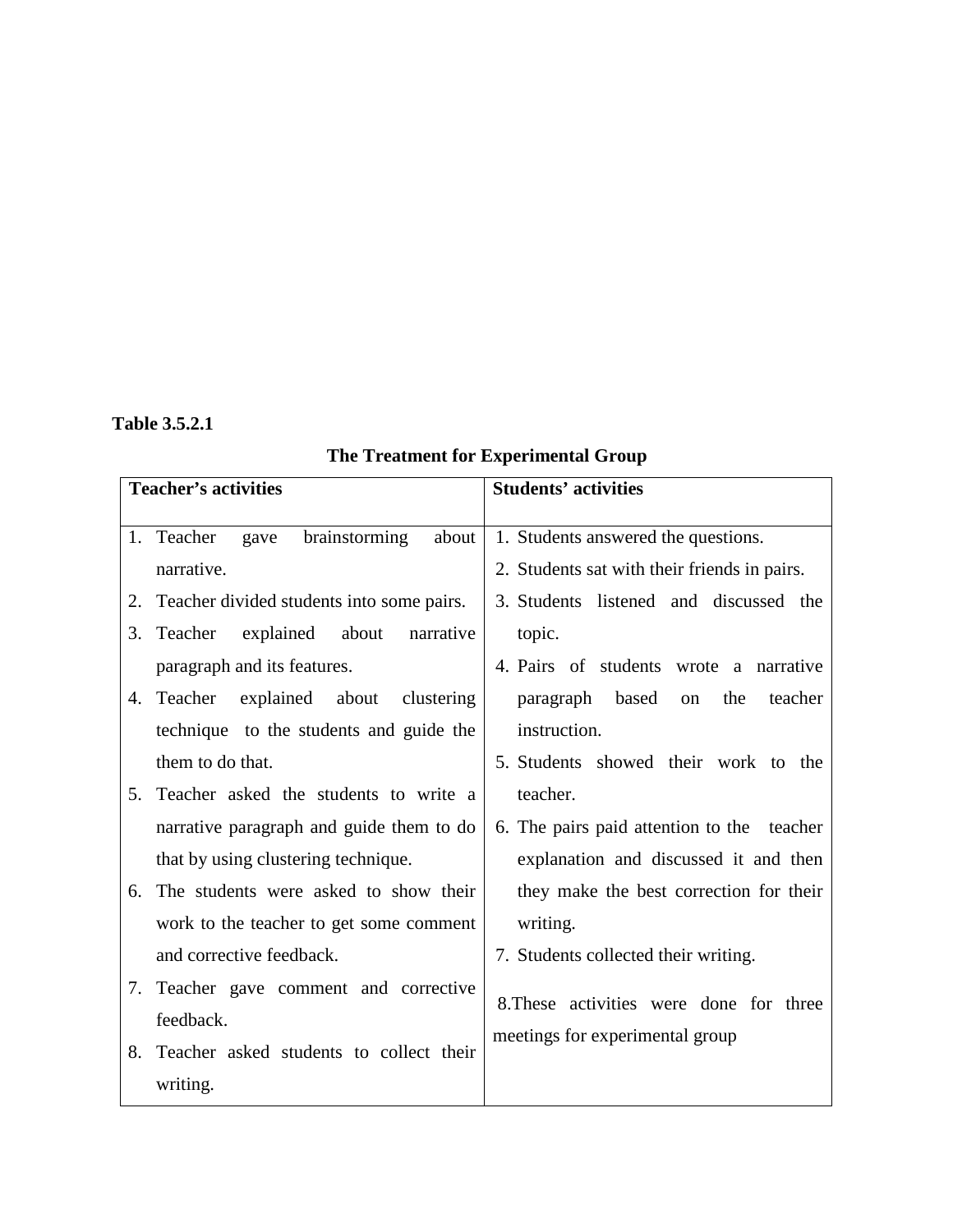# **3.5.2.2 Teaching Practice in the Control Group**

The teaching learning process that will be apply in the control class will be without using clustering.

# **Table 3.5.2.2**

# **The Treatment for Control Group**

| <b>Teachers' activities</b>             | <b>Students' activities</b>               |  |
|-----------------------------------------|-------------------------------------------|--|
| gave brainstorming<br>1. The teacher    | 1. The students answered the question.    |  |
| about narrative.                        |                                           |  |
| 2. The teacher explained about the      | 2. The students listened to the teacher's |  |
| narrative paragraph and its features    | explanation about narrative paragraph.    |  |
| 3. The teacher asked the students write |                                           |  |
| a narrative paragraph about their       | 3. students wrote a narrative paragraph.  |  |
| unforgettable experience.               |                                           |  |
| Teacher evaluated the students work     |                                           |  |
|                                         |                                           |  |

These activities were done for three meetings for control group.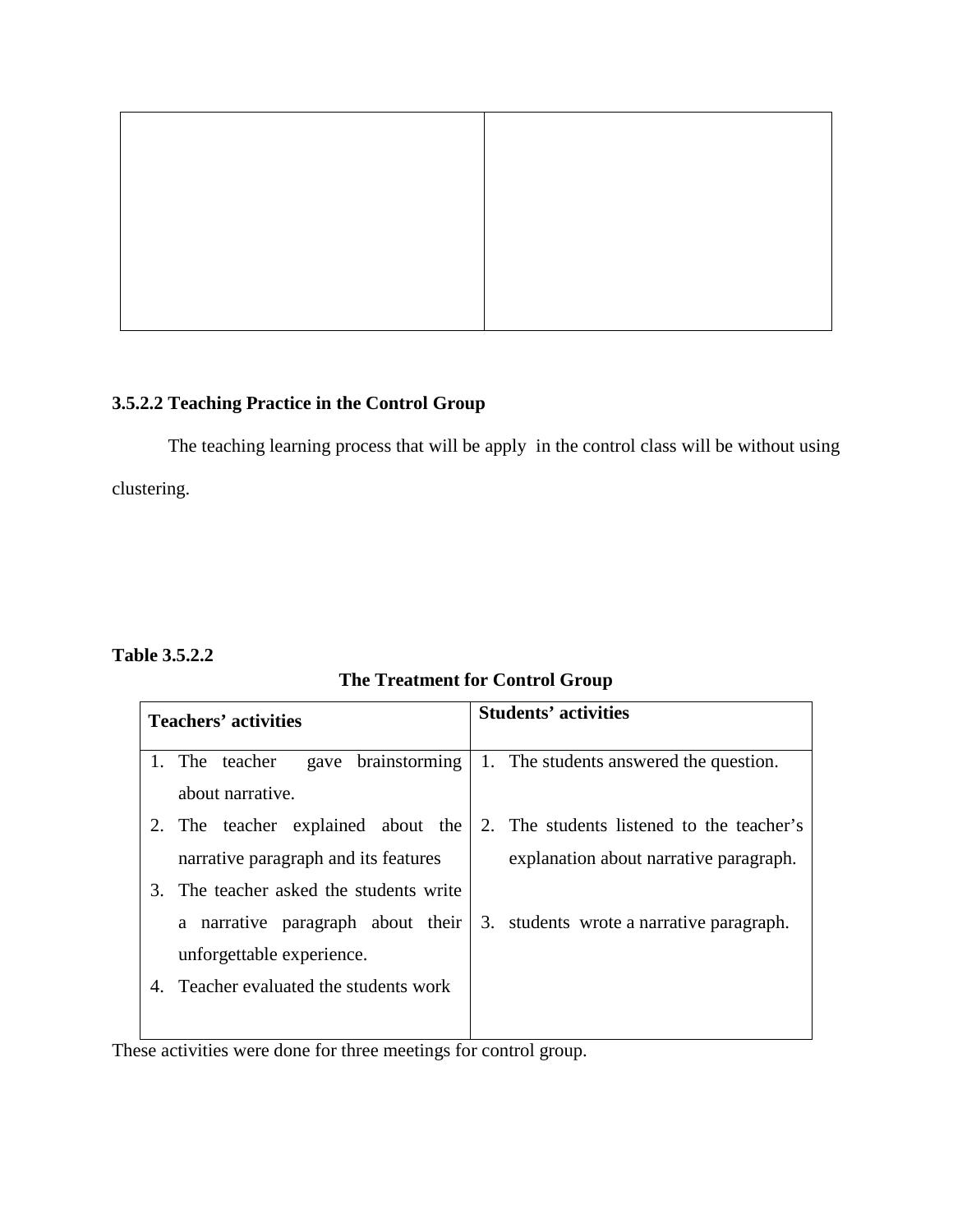#### **3.5.3 Post-Test**

After the teaching presentation both the experimental and control groups, the teacher given a post-test to teach students in both experimental and control groups in order to know their mean score of experimental group and control group after receiving treatment. The writer will be usepost test to know the effect of clustering technique on students writing narrative paragraph.

#### **3.5.4 The Validity of the Test**

Arikunto (2009: 67) states that a test is said to have content validity when measuring certain specific goals that align with the subject matter or content that already given. It means that the test which was valid given the appropriate imformation that is needed by the tester. . It concerned with how well the test measure the subjectmetterand learning outcomes covered during the instruction period.

The text is a good text to measure the students' knowledge of the test and writer try to give the writing test to the students. The writer makes the test in students' writing narrative text by using clustering technique.. Below is the explanation in a specification:

| <b>Table operation</b> |                |              |                      |              |  |  |
|------------------------|----------------|--------------|----------------------|--------------|--|--|
| <b>Content</b>         |                | <b>Items</b> | <b>Kinds Of Test</b> | <b>Score</b> |  |  |
| Narrative<br>Text      | Orientation    | 4            | Essay                | 20           |  |  |
|                        | Evaluation     | 4            | Essay                | 20           |  |  |
|                        | Complication   | 4            | Essay                | 20           |  |  |
|                        | Resolution     | 4            | Essay                | 20           |  |  |
|                        | Re-Orientation |              | Essay                | 20           |  |  |

**Table 3.5.5 Table Specification**

means for assessment worksheet his students that many number words right and wrong in the sentence at the time the result of the division and in the specification table for many correct words as well as the number of the wrong word in a sentence.

#### **3.6The Technique for Analyzing Data**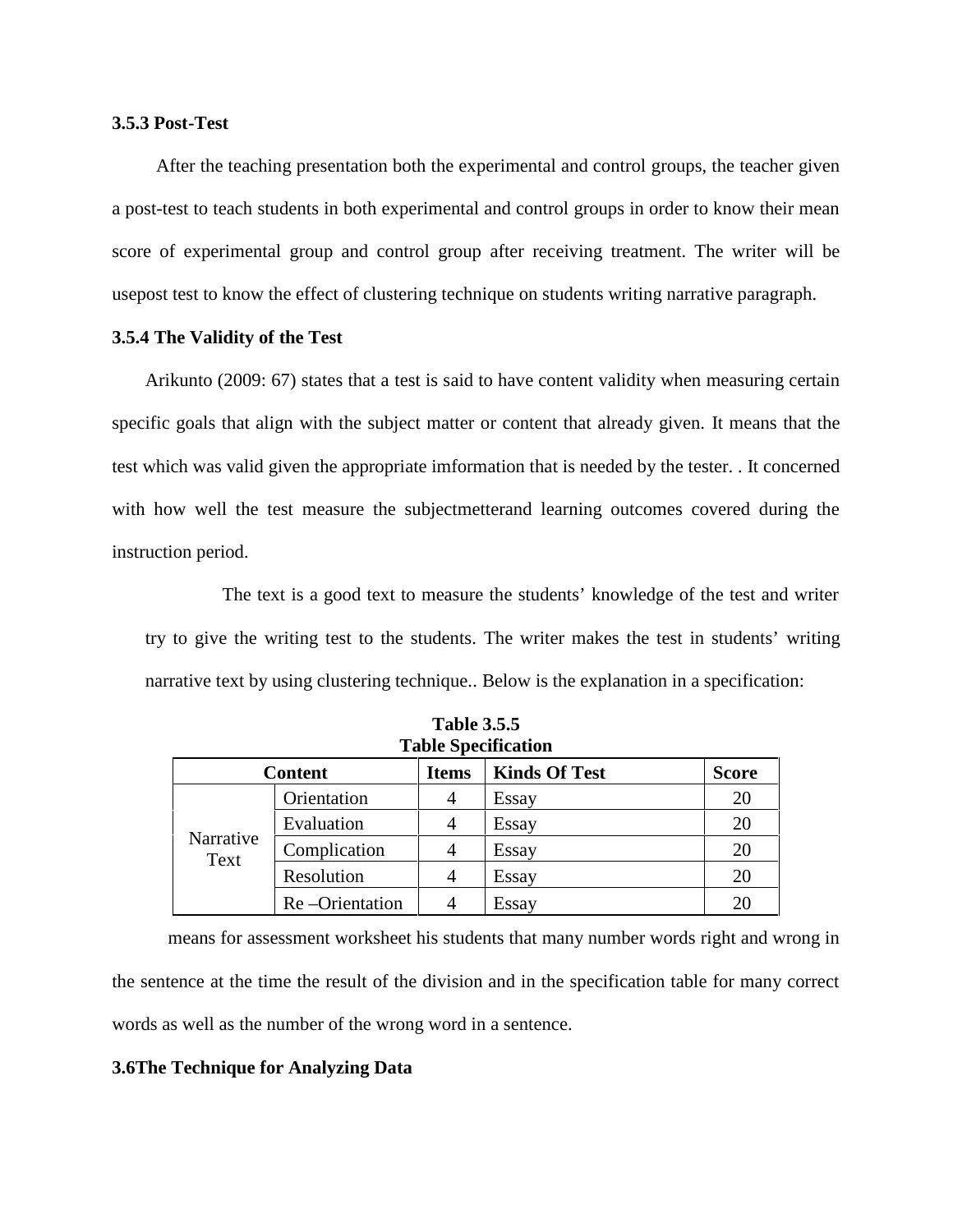In order to find out the differences mean of the two groups, the writer will be use the test formula. The result of data will be use to different which is higher between result of test in order to find out if the clustering gives positive or negative effect on students writing narrative paragraph. t-test formula is as follow:

$$
t = \frac{Ma - Mb}{\frac{Da^2 + Db^2}{(Na + Nb) - 2} \left[\frac{1}{Na + Nb}\right]}
$$

Where :

 $t =$  the effect

 $Ma$  = mean of experimental group

 $Mb = mean of control group$ 

- $Da<sup>2</sup>$  = the deviation square of experimental group
- $Db<sup>2</sup>$  = the deviation square of control group
- $Na =$  the sample of experimental group
- $Nb$  = the sample of control gr

#### **3.7 Procedure of Analyzing the Data**

There were some steps that will be done in analyzing the data of this research:

The data will analyzed by using some steps:

1. Find out the mean score of each group by using:

$$
M = \frac{\sum d}{N}
$$

Where :

 $M = mean$